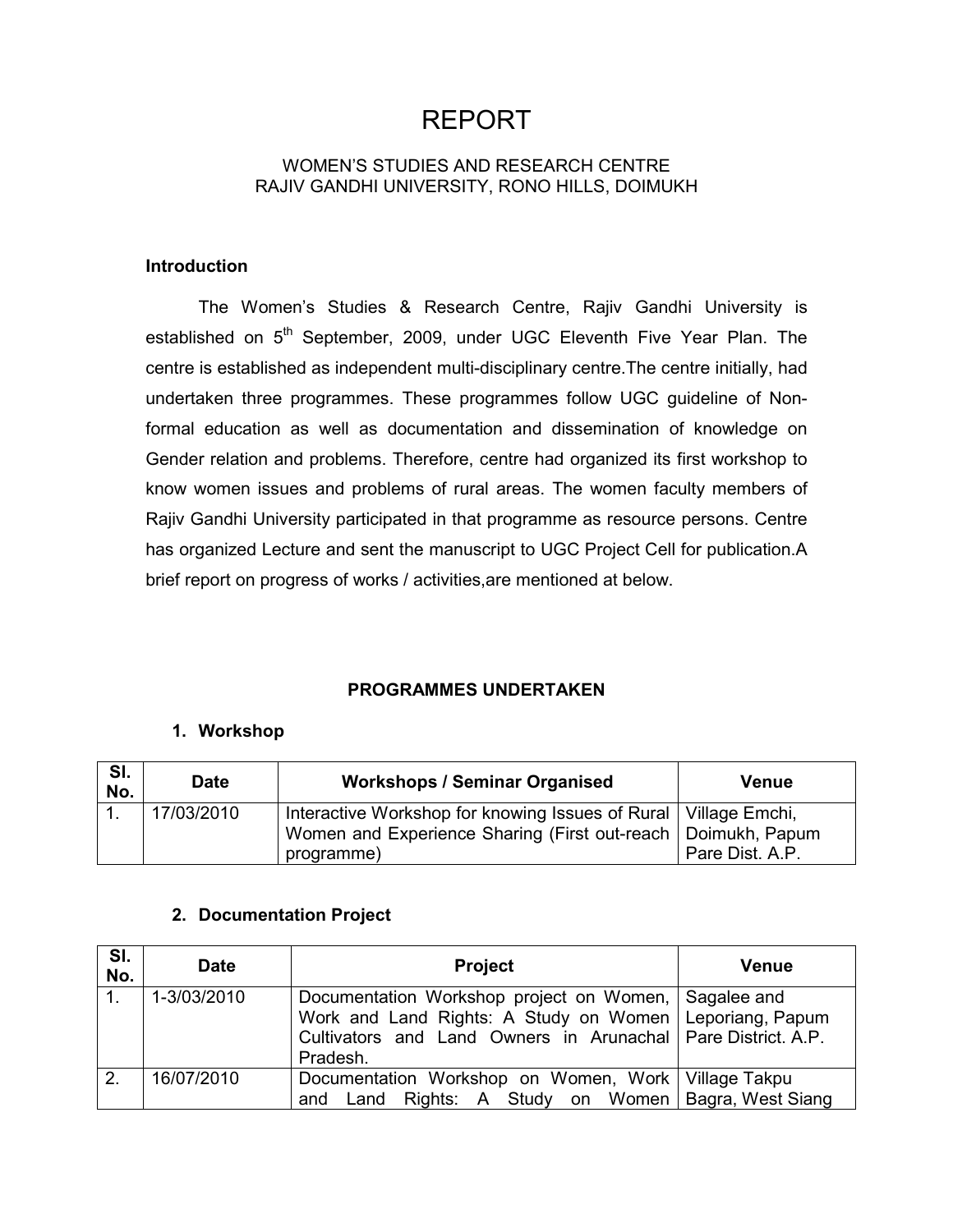|    |            | Cultivators and Land Owners in Arunachal   District, A.P.<br>Pradesh.                                                                                                                            |  |
|----|------------|--------------------------------------------------------------------------------------------------------------------------------------------------------------------------------------------------|--|
| 3. | 17/07/2010 | Documentation Workshop on Women, Work   Village: Gori-I and<br>and Land Rights: A Study on Women   Gori-II, Basar, West<br>Cultivators and Land Owners in Arunachal Siang Dist. A.P.<br>Pradesh. |  |
| 4. | 18/07/2010 | Documentation Workshop on Women, Work   Village: Soi, Basar,<br>and Land Rights: A Study on Women   West Siang Dist.<br>Cultivators and Land Owners in Arunachal   A.P.<br>Pradesh.              |  |

# 3. Lecture Series Organised

| SI.<br>No. | <b>Date</b> | <b>Speaker</b>                                                               |                 | Title |  |  | Venue |  |  |
|------------|-------------|------------------------------------------------------------------------------|-----------------|-------|--|--|-------|--|--|
|            |             | 05/11/2009   Prof. Annie Gagiano   'Post-Colonial Concerns of Africa's   RGU |                 |       |  |  |       |  |  |
|            |             |                                                                              | Women Writers." |       |  |  |       |  |  |
|            | Contd. P/2  |                                                                              |                 |       |  |  |       |  |  |

# 4. Occasional Paper Publication

The lecture of Prof. Annie Gagiano was submitted (Final Manuscript) for publication to the UGC Project Cell with all necessary requirements. Prior permissions were already taken for publication. Therefore, occasional paper publication is under process.

5. WS&RC has established its library. At present there are 46 books, WSRC, CU newsletter (i. Women and Science, WSRC, report one copy, ii. The Convention of right of the child (UNICEF booklet), iii. Daughters of Fire (a video drama two copies) are at possession.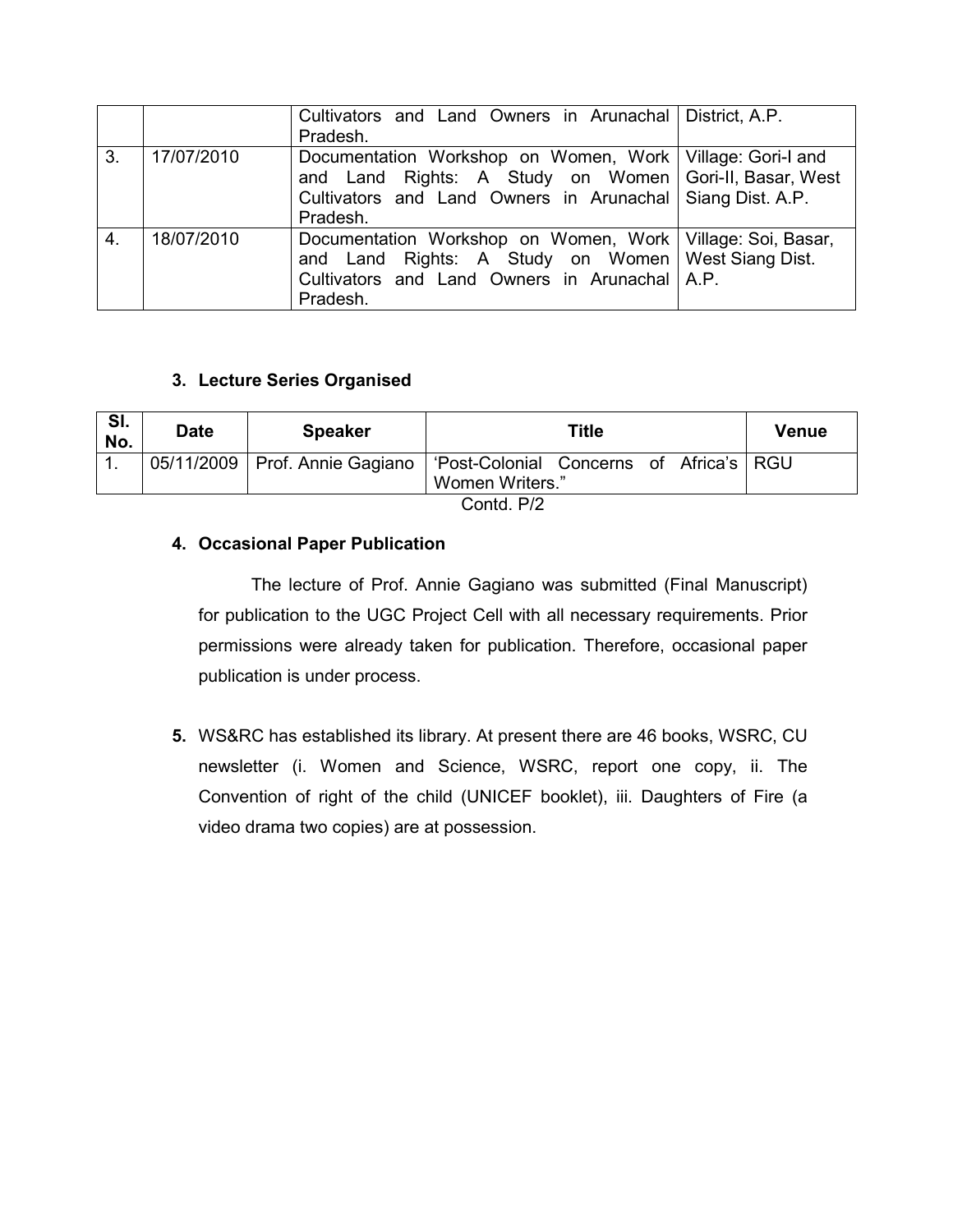#### THE PROGRESS OF THE PROJECT 2010

#### "Women, Work and Land Rights: A Study on Women Cultivators and Land **Owners in Arunachal Pradesh"**

The documentation project work began in the month of March, 2010. It has started from two villages of Sagalee (Sagalee & Leporiang) and all together 55 women were interviewed (1<sup>st</sup> March, 2010 to 3<sup>rd</sup> March, 2010).

A study on women cultivators and land owners in Arunachal Pradesh is very important because the women of tribal societies here have substantial contribution in production of food economy though they hardly enjoy the benefit due to strong presence of patriarchal system. Further, customary laws and practices only assured the unsatisfactory right of women on land and laws of inheritance don't give right of inheritance of landed property to wife, widow, sisters, and daughters. The traditional political organizations, which like any traditional political organization of the world were gender insensitive in the past decades, are changing their attitude slowly. This project aims to play an important role through documentation and be functional in facilitating the national goals of removing of poverty and discrimination through developing dialogues with various agencies of the state highlighting the direct relation of women and food resources in nature as well as in cultures.

This documentation project aims at locating women cultivators. It further aims at knowing the nature, level and extent of contributions of women in the jobs of cultivation. Economic empowerment of women is one of the important issues of development. Conventionally the work 'cultivation' in the popular sense as well as in census documentation accepted as an 'occupation of men' though in reality after Boserup (1976) the academically accepted reality is that 'the agriculture heavily relies upon women'. The shifting hills cultivation by tradition identifies women as main workforce. Otherwise, researchers observed that the gathering economy too depends of women to a great extent. The concept economic empowerment of women includes participation of women in the production system, participation of them in decision making process specifically on the issue of distribution of production as well as in sharing opinions in income and expenditure. Women's Studies and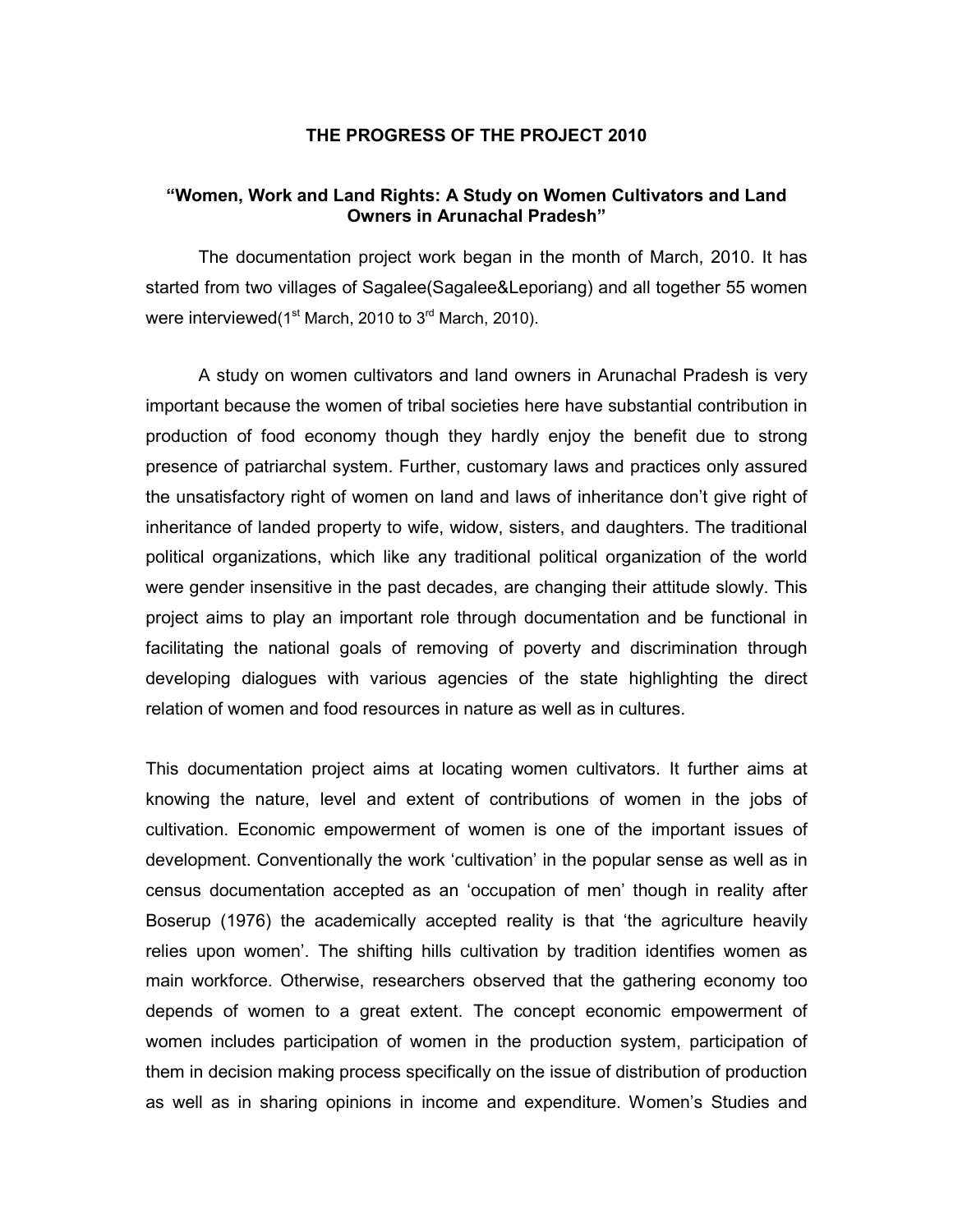Research Centre had organized 6 village based documentation workshops to buildup data base on actual practices.

#### The Methodology of Data Collection

This project to avoid bias of andocentric approach for collecting data excluded door to door survey method at the very beginning. Reasons behind keep away from the said method are as follows. From previous experiences this is observed that women are usually most busy people in the domestic front. Specially, women from rural background remain busy both in the jobs of cultivation and household. Therefore, they hardly get time to interact. Moreover, concept of leisure hours for rural women is usually synonymous with time to sleep at night. Secondly, in patriarchal setup usually women are not allowed to share their opinions to unknown/ outsiders. The stereotype ideas identify private space as safe for women and public space as unknown. Therefore, many a time during door to door survey informants are usually man and thus survey becomes andocentric and women become invisible mass in the survey. This project practiced a new method for collecting data. The informants were invited in a venue in the respective villages. The venue and time of meetings were finalized with the consultation of local teachers and panchayat members. The WSRC team reached to the place before and finalized programmes of meetings. These meetings are referred as "Workshop" in the vocabulary of the documentation project. In every cases the time of the programme is fixed on the basis of the availability of informants. Therefore, workshops time and venue deferred incase of each programme according to the convenient time of the informants. Each programme extended for minimum 5-6 hours. A major meal either in form of lunch or dinner was served to the participants accordingly, apart from serving snacks and soft drinks. The aim behind accumulating all informants at a place was to ensure a free time for them so that they can participate in the discussion and respond forgetting their pre occupations. Further, informants are expected to deliver responses independently, i.e., from their own perceptions but not under any influence of patriarchal norms. In the first round of discussion following themes are told to them. On 15<sup>th</sup> July 2010, the team of WSRC, Ms. Jombi Bagra, Ligang Tanyung and Oimang Megu (Doctoral Scholar, AITS) reached Aalo to conduct the Documentation of workshop. Four workshops were conducted consecutively one after another in these three mentioned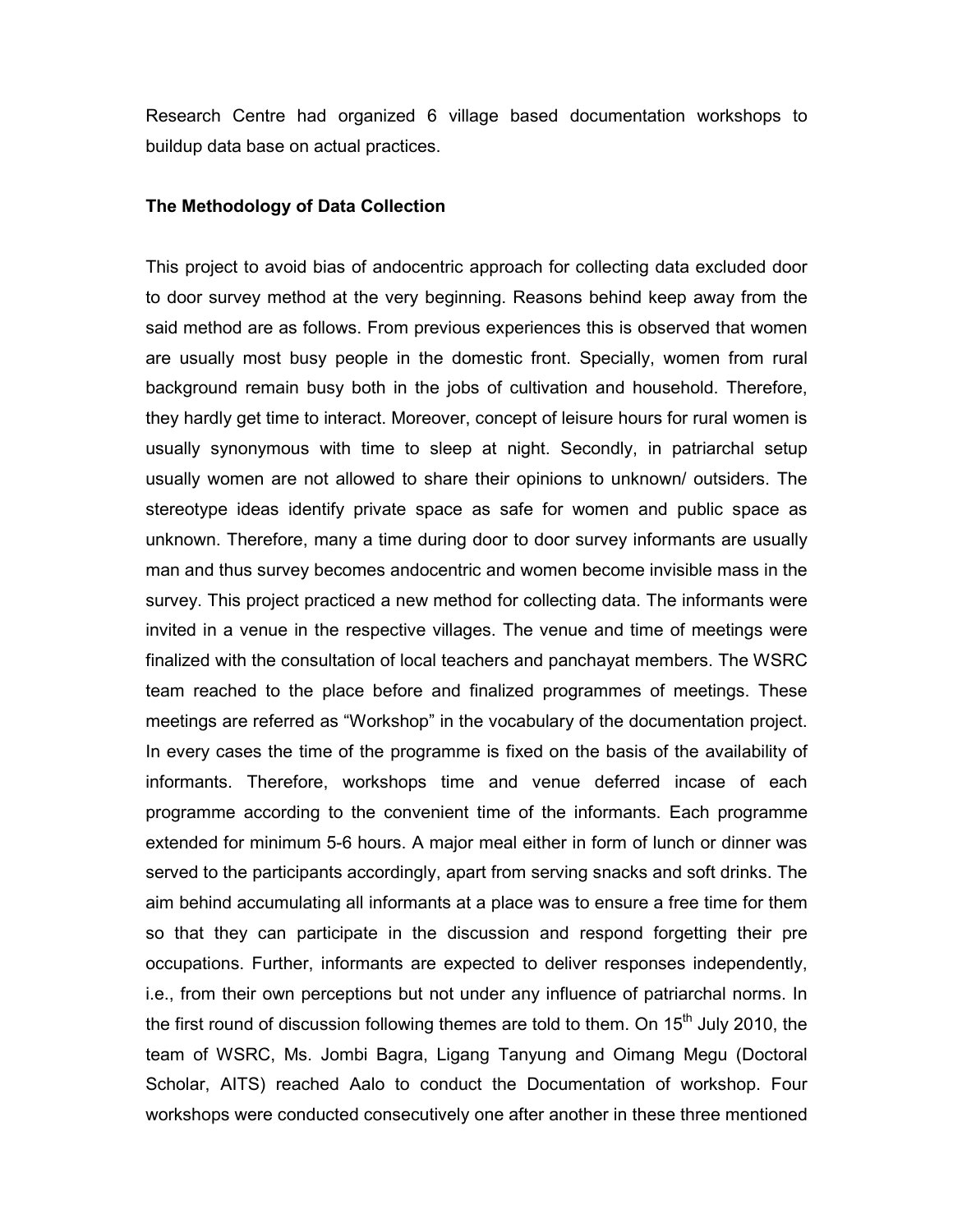villages from 16<sup>th</sup> July to 18<sup>th</sup> July, 2010 in four villages of West Siang District. All the four workshops were conducted successfully. All the ladies responded well to all the questions asked. From their responses it was observed that the traditional beliefs still retains. None of the ladies in the village have land in their name. They do farming either on husband's land or on in-laws land or in ancestral land. They all strongly believe that, that it is not in the tradition for a daughter or a wife to inherit land. And this tradition is being followed since generations that only sons have the right to inherit land and daughters inherit only beads and metals (in case if the parents have). They were not surprised at all when told that in other states of the country daughters can now claim land and government has made it a law/rule to give a share of landed property to the daughters. They say that life is tough in villages and their parents or in-laws don't have enough land. The land which they have produces only enough to feed the family members. If they ask for a share what are their families going to do to sustain themselves. Some of the women in Soi village seemed to believe that women have no business to interfere in matters of property, it is men's job. Except for one lady in Gori II none women participants possess land of in their name.

# **RESEARCH QUESTIONS**

(A) Do you have participated in agriculture?

(B) When you are at work? Whether it is premenstrual or post menstrual experience for you? You have cultivated the family lands, who were owners of those lands? (C) What are the works you do in agricultural field? The second round of discussion surrounded on the theme of social security and economic empowerment of women

and following are the questions discussed

(a) Have you inherited land from father/husband/otherwise

- (b) Do you have Land Possession certificate (LPC)?
- (c) Have you purchased land/ purchased in your name?

(d) Would you be independently claiming it in case of separation with your husband? In next steps discussions were on participation of them in the commercial production, hiring and sharing of labourers. The discussions on income and expenditures could not be elaborated because specific method is required to get correct picture.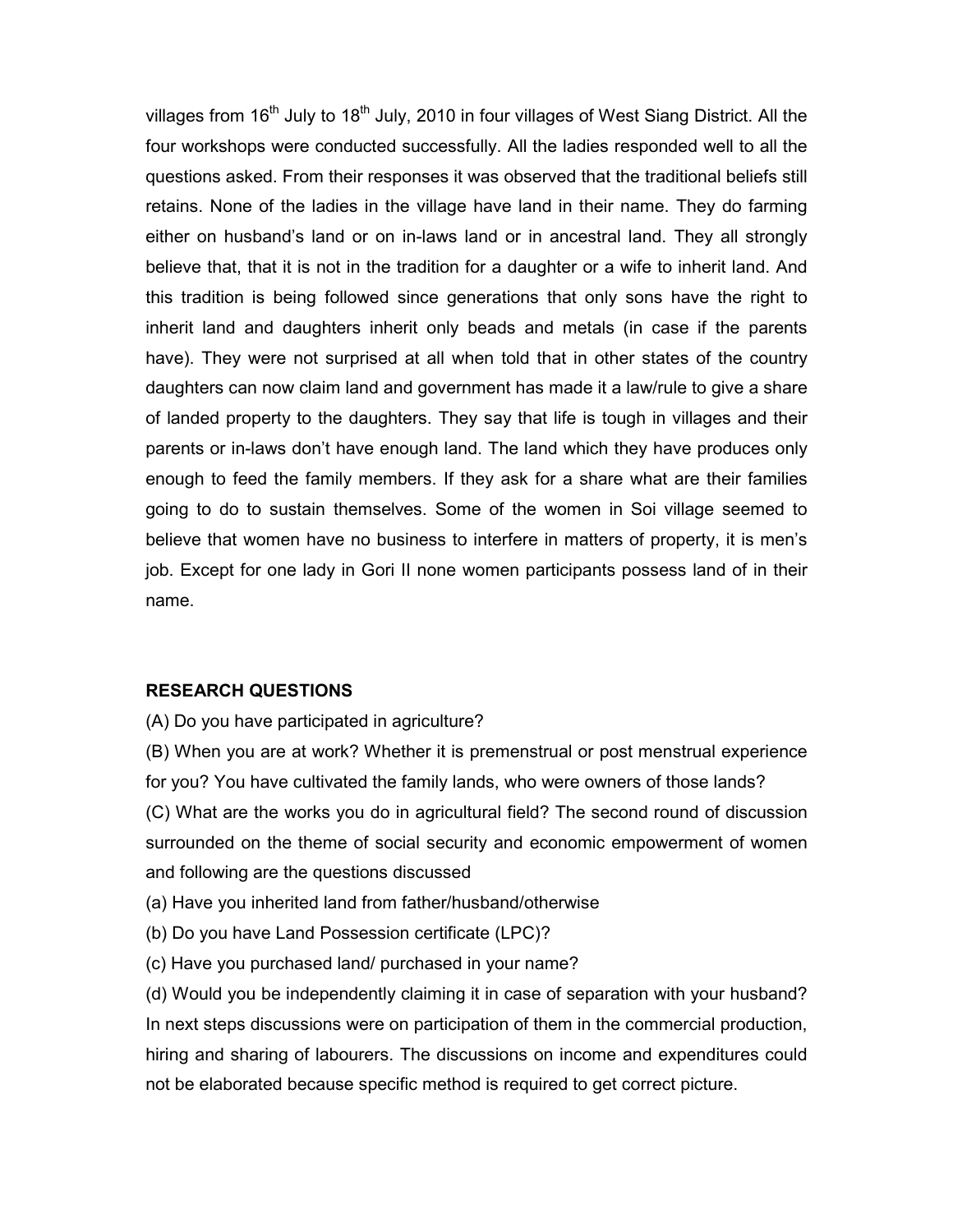The organizers divided participants in team. Each participating team was given one writer if required. Precisely, the writers help them in writing following the themes of the workshops on chart papers. Each group wrote on each theme on chart papers. In Bagra and Basar workshops Participants wrote in two languages, those are the Galo and the English. In Sagalee and Leporiang they spoke in languages of Hindi, Nyishi, and English.

All the places Research Assistant Ms. Jombi Bagra organized the workshops and received assistance of the departmental members, villagers, employees, and teachers from the locality, where workshops were held. In Sagalee workshop Ms. Mie Dirchi and in Basar and Bagra workshop Ms. Oimang Megu, Research Scholar, AITS, Mr. Ligang Tanyung, Computer Operator of WSRC, assisted her. The workshops are conducted both the day & evening time, according to the availability of the participants.

First documentation workshop was conducted in Sagalee and Leporiang. Age groups of participant present in the workshop ranging from 17 yrs to 50 years and above. The themes that were discussed both in Sagalee and Leporiang are as follows. The second round of the documentation programme is organized in Takpu Bagra (Aalo), Gori I&II, Soi Village at Basar on 16<sup>th</sup> July to 18<sup>th</sup> July, 2010. Total no. of participants  $was122$ 

# **Defining Women Cultivators**

- 1. Women Cultivator: A women cultivate land of father/brother, husband/ father in law, brother in law during season of cultivation
- 2. Cultivator owner: Women-in-herited/ purchased landed properties and whether they participate in cultivation in their own land in extensive manner.
- 3. Non cultivator Owner: Women inherited/ purchased landed properties, organize cultivation through hired labourers and not participates any work of the cultivable field physically.
- 4. Share cultivators: Women apart from cultivating own land participate in the cultivation on the hired land on contract for a few years
- 5. Landless cultivators: Women cultivators work as labourers, or reciprocate labour in the family production systems, lands of relatives, friends, kins,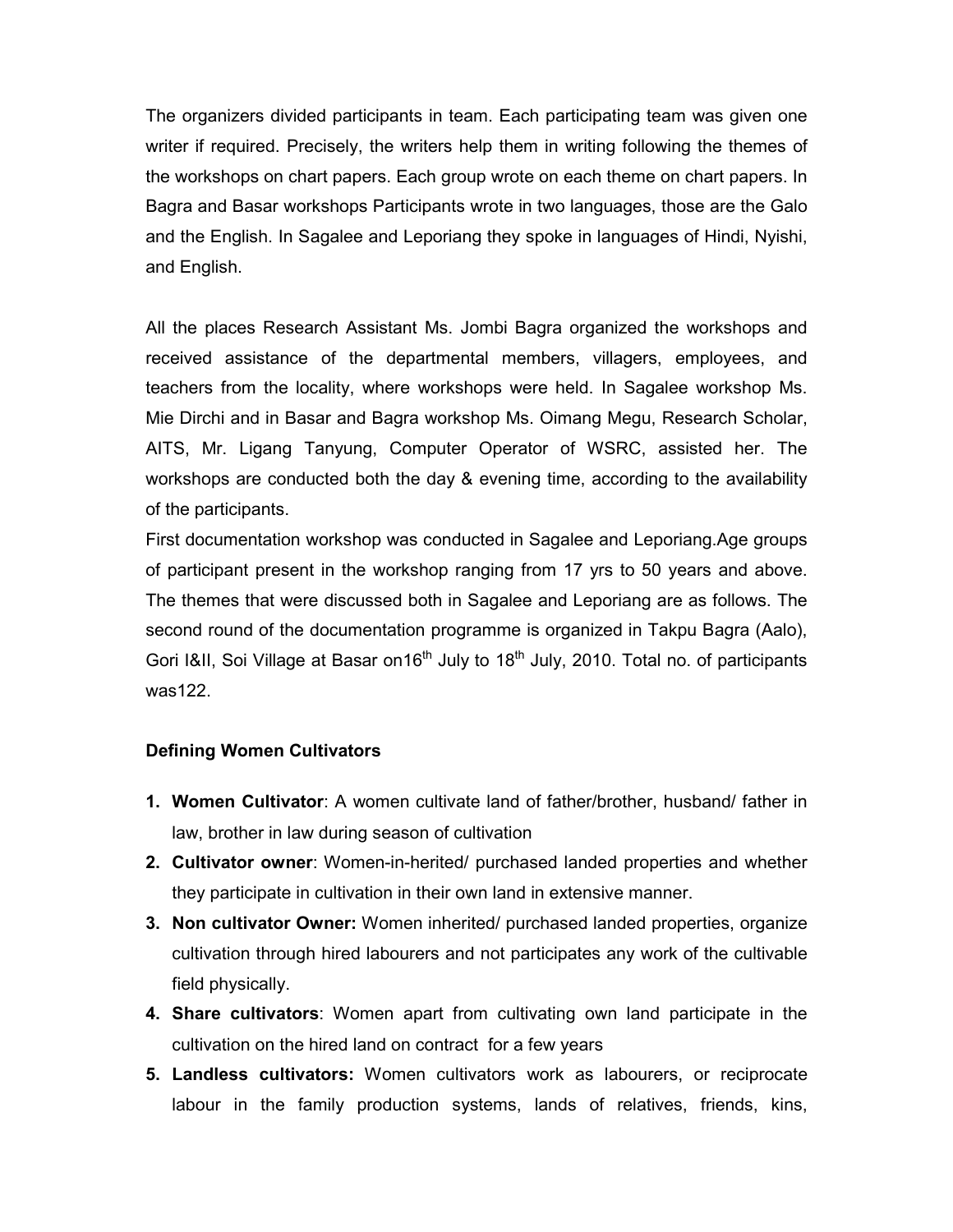community, clan and land of lineages but don't have any inherited or purchased land in the name of own.

6. Commercial Land Owners: In the changing situation due to commercialization of economic practices the lands are registered for commercial purpose. Otherwise in rural situations the cultivable lands are registered for plantations of tea gardens, orchards, for commercial purposes

### **Spectrum of Documentation**

The themes of workshops introduced the women cultivators, who are mostly practicing in the family production system. Women do cultivation jobs in family production system includes family of orientation, family of procreation, and families of consanguine and affine relations in the side of husband after marriage. The women members within the kin circles by and large expected in the place of agricultural fields on the scheduled working day following customs and institutionalized law of reciprocity and division of labour. The family production system is also extending its horizon and venturing commercial productions of vegetables and fruits in small scales. The women participate in all ranges of productions. Most of them have working experience of both wet rice and shifting hills cultivation. The concept shifting hills cultivations at practice level is a mixed production system. Cereals, paddy, maize, vegetables like arum, Cucumber, Gourd, Laipatta, ginger, chilli, brinjal, pulses, beans, and some other local leafy vegetables are grown. Therefore the concept of kitchen garden in the jhum is in built in cultivation system. In this study the word 'kitchen garden separately refers the commercial ventures of cultivators in the wet rice fields, where they may be producing both vegetables and fruits. The workshops could not locate the financial positions of women. There are some variations in the sharing of labour. In the Sagalee circle women cultivators, clearly referred the sharing of labour within sphere of kins' family production organizations. In contrast women of Basar circle mostly referred their contribution in the family production system only. To know level and extent of women's participation in cultivation following parameters are taken.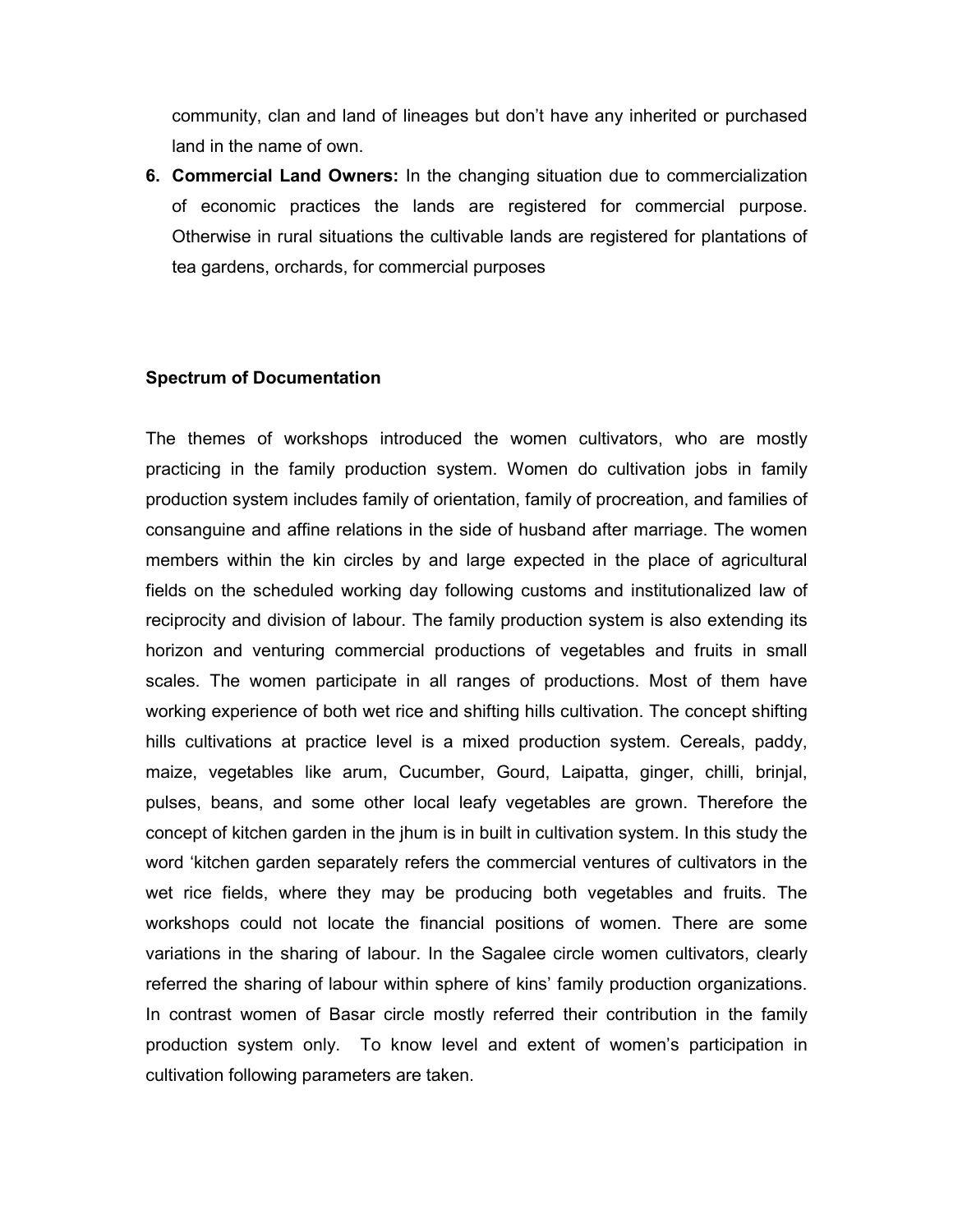- 1. Age at work: This parameter made an enguiry on the age of joining at work in the family production system. The categories are premenstrual and post menstrual age. Most of the participants remembered that they joined the job at premenstrual age.
- 2. Nature of participation of women in family production organization is at the level of subsistence. A few women experienced practicing that at commercial level. Moreover, there are practices of both wet rice cultivation and shifting hills (jhum) cultivation. These two systems needs separate set of knowledge and experience. The varieties of works they do in relation to shifting hills cultivation are ranging from cutting, clearing forest, burning, seed sowing, weeding, fencing, harvesting, transplanting plants, carrying, drying, threshing to collect paddy, storing, pounding and grinding paddy, cereals and pulses whenever required. In wet rice cultivation, except plough the land, all other works like preparing seed bed and seed lings, transplanting seed lings and then all other works are usually shared by women.

|                  | Age at the beginning of | Family production |                           | Work related to |             |                   |
|------------------|-------------------------|-------------------|---------------------------|-----------------|-------------|-------------------|
|                  | work                    |                   | system $\&$ in Kin's land |                 | agriculture |                   |
| Pre<br>menstrual | Post                    |                   |                           | Shifting        | Plus wet    | Village           |
|                  | menstrual               |                   | Vegetable                 | hills           | rice        |                   |
|                  |                         |                   |                           | cultivation     | cultivation |                   |
| 25               | $\overline{4}$          | 29                | 13                        | 28              | 15          | <b>TakpuBagra</b> |
| 25               | 13                      | 33                | 08                        | 24              | 25          | Gori I            |
| 11               | $\overline{0}$          | 17                | 05                        | 13              | 11          | Gori II           |
| 21               | 03                      | 24                | 03                        | 21              | 19          | Soi               |
| 30               | $\theta$                | 30                | 19                        | 29              | 28          | <b>Sagalee</b>    |

 $Table - I$ **Locating Women Cultivators** 

Source Village based workshops, dated 16,17,18 July and 2<sup>nd</sup>, 3<sup>rd</sup> March 2010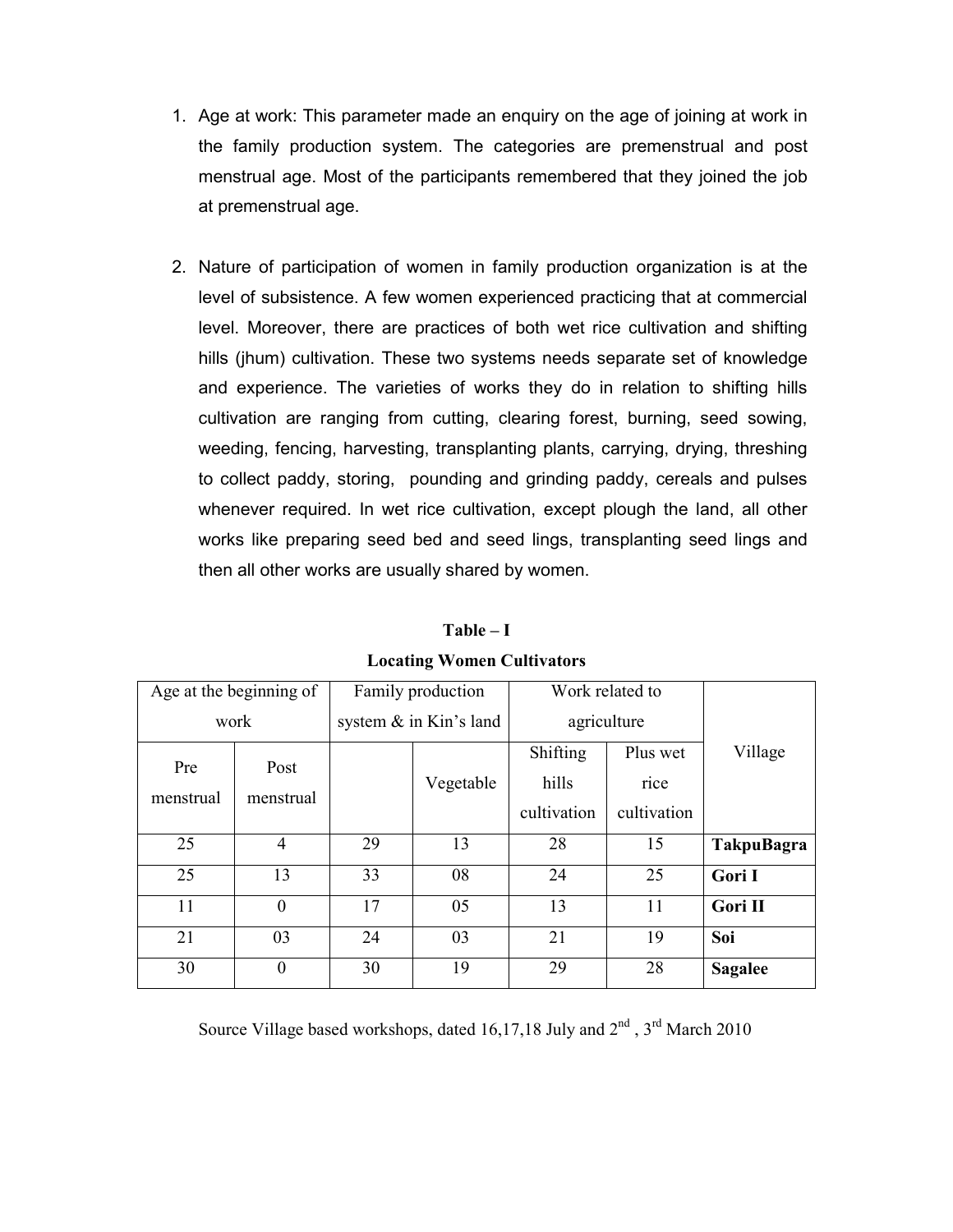|                | Inherited landed              |                  | Purchased land | No. of                           |           |         | Source of earning & expenditure |                                                                                                    |
|----------------|-------------------------------|------------------|----------------|----------------------------------|-----------|---------|---------------------------------|----------------------------------------------------------------------------------------------------|
|                | property<br>No. of Respondent |                  |                | respondents<br>and circles       |           |         |                                 |                                                                                                    |
| $100+$         |                               |                  |                |                                  |           |         |                                 |                                                                                                    |
| With           | without                       | With             | Without        |                                  | Vegetable | Inter-  | Expendi-                        | Children                                                                                           |
| document       | document                      | <b>LPC</b>       | <b>LPC</b>     |                                  | Seller    | ference | ture                            | education,                                                                                         |
| $\overline{3}$ | 3                             | 8                | 6              | 55 (Sagalee<br>and<br>Leporiang) |           |         |                                 | buying<br>tobacco,<br>sugar, tea leaves<br>household<br>articles,<br>husband'sbiri,<br>treatments. |
| $\bf{0}$       | $\boldsymbol{0}$              | $\boldsymbol{0}$ | $\bf{0}$       | 100 (Basar<br>and Bagra)         | 20        | 1       | 14                              | 10                                                                                                 |

 $Table - II$ **Locating Women Land Owners** 

Source: Workshop at TakpuBagra, district: West Siang, dated 16/07/2010

# **aT ble – II I**

# **Locating Women Land Owners**

|          | Inherited landed  |            | Purchased land | No. of                            |           |         | Source of earning & expenditure |                                                                                                    |
|----------|-------------------|------------|----------------|-----------------------------------|-----------|---------|---------------------------------|----------------------------------------------------------------------------------------------------|
|          | property          |            |                | respondents                       |           |         |                                 |                                                                                                    |
|          | No. of Respondent |            |                | and circles                       |           |         |                                 |                                                                                                    |
|          | $100+$            |            |                |                                   |           |         |                                 |                                                                                                    |
| With     | without           | With       | Without        |                                   | Vegetable | Inter-  | Expendi-                        | Children                                                                                           |
| document | document          | <b>LPC</b> | <b>LPC</b>     |                                   | Seller    | ference | ture                            | education,                                                                                         |
| 3        | 3                 | 8          | 6              | 55 (Sagalee)<br>and<br>Leporiang) |           |         |                                 | tobacco,<br>buying<br>sugar, tea leaves<br>household<br>articles,<br>husband'sbiri,<br>treatments. |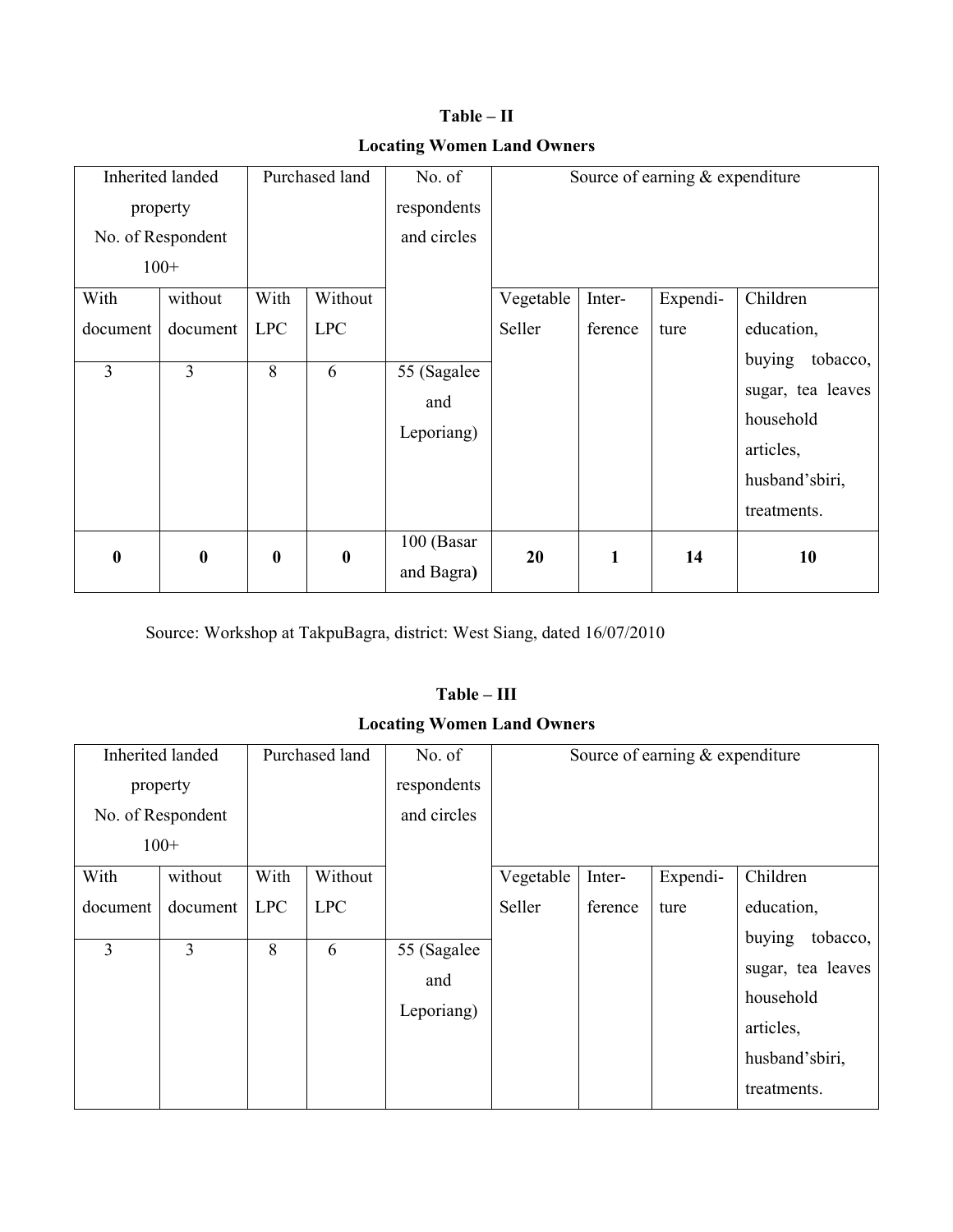|  |  |  |  | 100 (Basar<br>and Bagra) | 20 |  | 14 | 1V |
|--|--|--|--|--------------------------|----|--|----|----|
|--|--|--|--|--------------------------|----|--|----|----|

Source: Workshop at Gori-I, District: West Siang, dated 17/07/2010

# $Table - IV$

# **Locating Women Land Owners**

|          | <b>Inherited landed</b> |            | Purchased land | No. of                           |           |         | Source of earning & expenditure |                                                                                                    |
|----------|-------------------------|------------|----------------|----------------------------------|-----------|---------|---------------------------------|----------------------------------------------------------------------------------------------------|
|          | property                |            |                | respondents                      |           |         |                                 |                                                                                                    |
|          | No. of Respondent       |            |                | and circles                      |           |         |                                 |                                                                                                    |
| $100+$   |                         |            |                |                                  |           |         |                                 |                                                                                                    |
| With     | without                 | With       | Without        |                                  | Vegetable | Inter-  | Expendi-                        | Children                                                                                           |
| document | document                | <b>LPC</b> | <b>LPC</b>     |                                  | Seller    | ference | ture                            | education,                                                                                         |
| 3        | 3                       | 8          | 6              | 55 (Sagalee<br>and<br>Leporiang) |           |         |                                 | buying<br>tobacco,<br>sugar, tea leaves<br>household<br>articles,<br>husband'sbiri,<br>treatments. |
| 0        | $\boldsymbol{0}$        | $\bf{0}$   | $\bf{0}$       | 100 (Basar<br>and Bagra)         | 20        | 1       | 14                              | 10                                                                                                 |

Source: Workshop at Gori-II, District: West Siang, dated 17/07/2010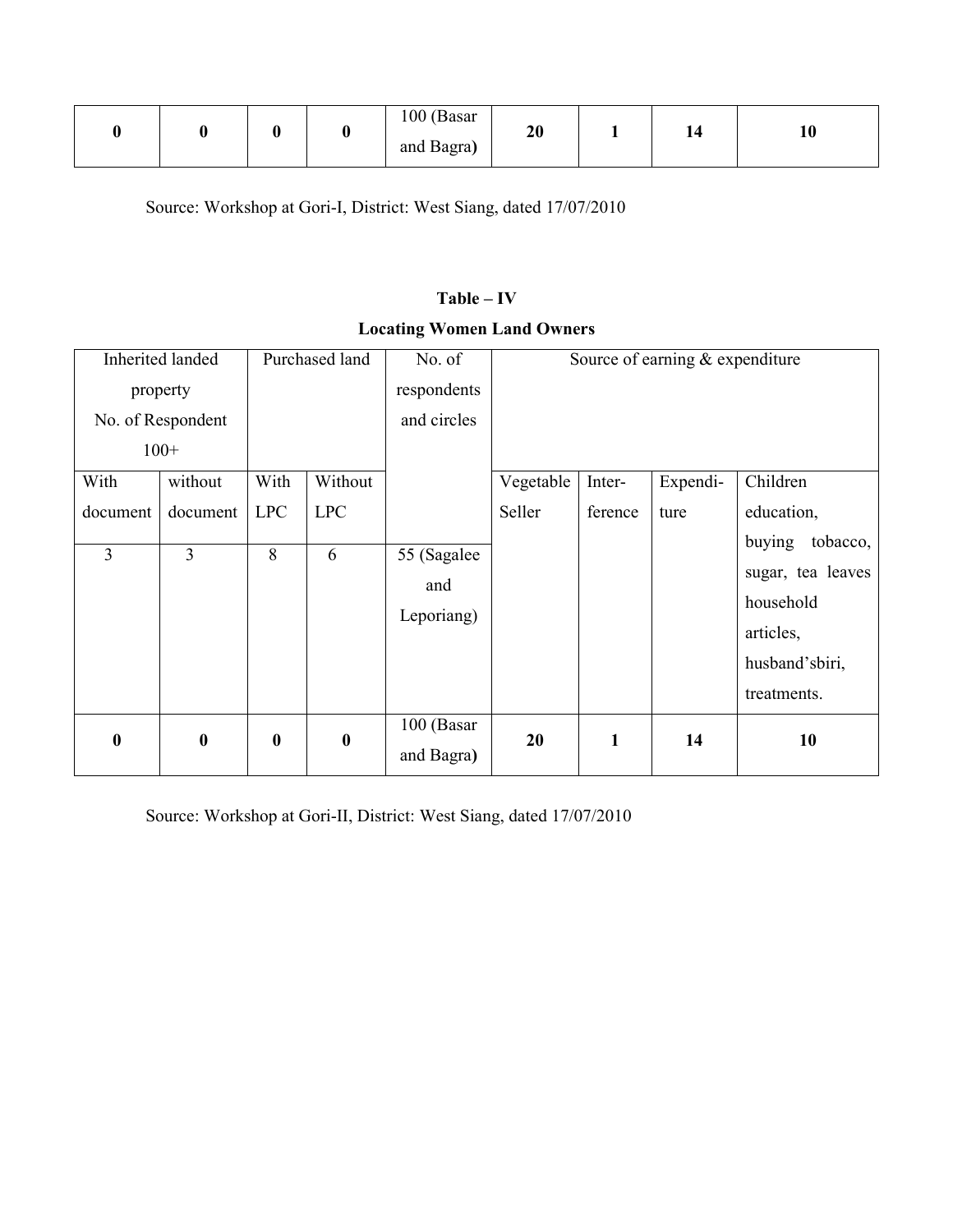|                  | Inherited landed                        |                  | Purchased land | No. of                           |           |         | Source of earning $&$ expenditure |                                                                                                    |
|------------------|-----------------------------------------|------------------|----------------|----------------------------------|-----------|---------|-----------------------------------|----------------------------------------------------------------------------------------------------|
|                  | property<br>No. of Respondent<br>$100+$ |                  |                | respondents<br>and circles       |           |         |                                   |                                                                                                    |
| With             | without                                 | With             | Without        |                                  | Vegetable | Inter-  | Expendi-                          | Children                                                                                           |
| document         | document                                | <b>LPC</b>       | <b>LPC</b>     |                                  | Seller    | ference | ture                              | education,                                                                                         |
| 3                | 3                                       | 8                | 6              | 55 (Sagalee<br>and<br>Leporiang) |           |         |                                   | buying<br>tobacco,<br>sugar, tea leaves<br>household<br>articles,<br>husband'sbiri,<br>treatments. |
| $\boldsymbol{0}$ | $\boldsymbol{0}$                        | $\boldsymbol{0}$ | $\bf{0}$       | 100 (Basar<br>and Bagra)         | 20        | 1       | 14                                | 10                                                                                                 |

 $Table - V$ **Locating Women Land Owners** 

Source: Workshop at Takpu Bagra, Soi, Gori I&II Villages, District: West Siang, dated 18/07/2010

Observations:

- 1. Women located them busy in domestic production system.
- 2. The horizon of contribution in terms of work and labour has increased. In particular Ms. Jombi Bagra, R.A. said that the village women of Basar and Bagra circles from their childhood knew that the job of felling trees and cleaning fields were men's job but now these are not remained as men's job only and women are also participating in those activities.
- 3. Most of the women who participated in the workshop have not inherited landed properties. The idea of inheriting/ owning property doesn't make any difference. Traditionally, it is believed that since boys remain in the house therefore the girls are not entitled to inherit landed property. In the Sagalee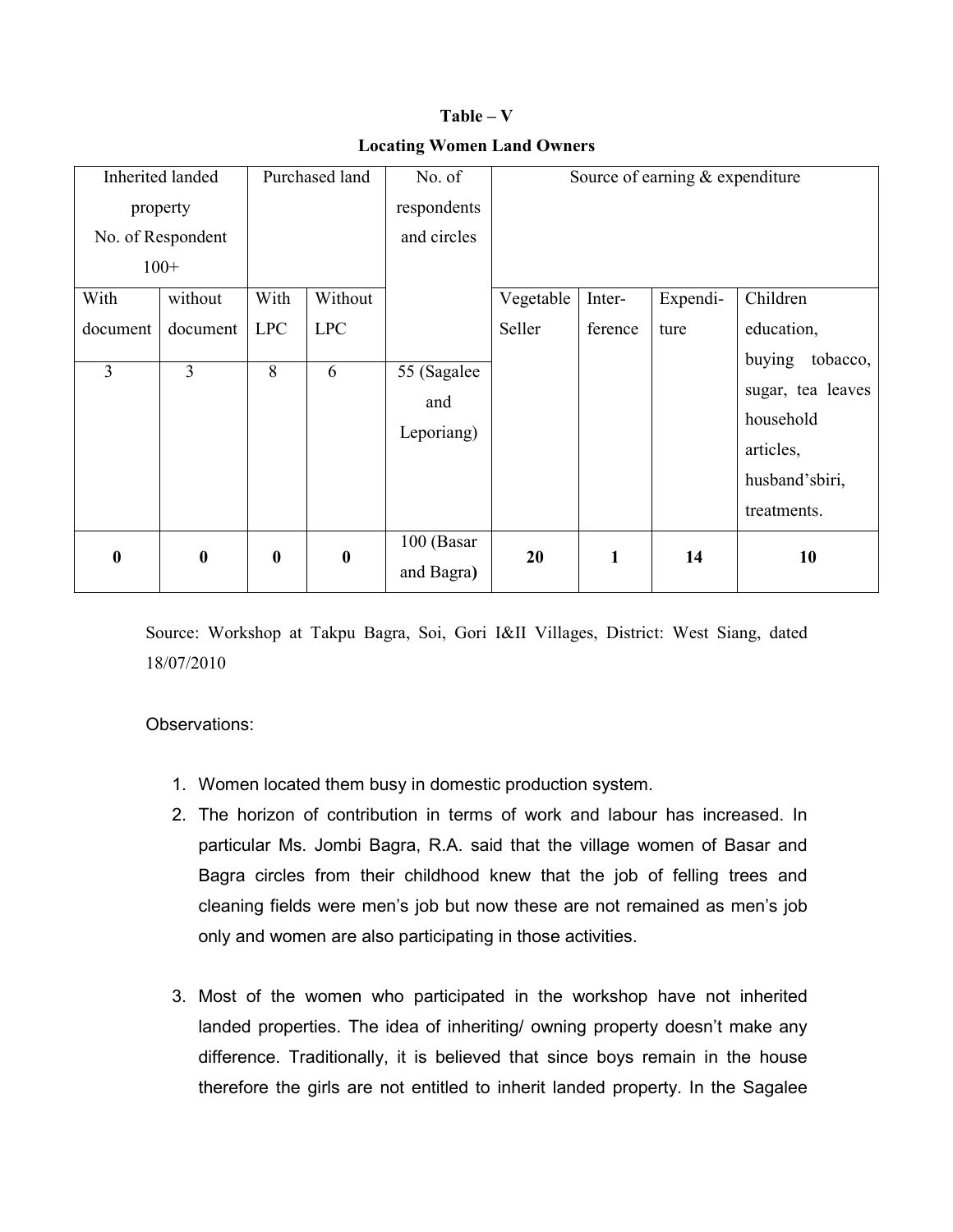and Leporiang workshop cultivator owners are located Table two shows that eight women purchased land with valid document, six women purchased land without valid document, three women inherited from parent with document and three other inherit lands without document. Of course, all the women who participated don't entertain this age old traditional practice. Jombi Bagra observes that the women want to give land to their sons. Whatever they have, it is only for enough for feeding the family.

- 4. The income of women through selling surplus production mostly spent in purchasing edible items for family members from the market. Some time they like to purchase vegetables, which they do not grow in their own lands. A few of them who have commercial production of fruits and other items spent the money for the education of children.
- 5. It was observed that with time there is a change in types of work. Earlier ladies did not participate in clearing the forest. But now they equally participate in cutting down big trees which was believed to be only men's job. Now they even help the male members in making fencing. Earlier clearing forest, putting fire, making fencing, building a resting place (Nakum) was believed to have been men's job and women's job was cooking and feeding those who are working. But now, apart from working in the field, women also participate in constructing houses and making fences. Over the period their workloads have increased and men's have reduced.
- 6. Most of the women who participated in the workshop have not inherited landed properties. The idea of inheriting / owning property doesn't make any difference. Traditionally, it is believed that since boys remain in the house and girls therefore the girls are not entitled to inherit landed property. Of course, all the women who participated don't entertain this age old traditional practice. In my observation, I have seen that the women except for few want to give land to their daughters but the problem is, they don't have enough land. Whatever they have, it is only for enough for feeding the family.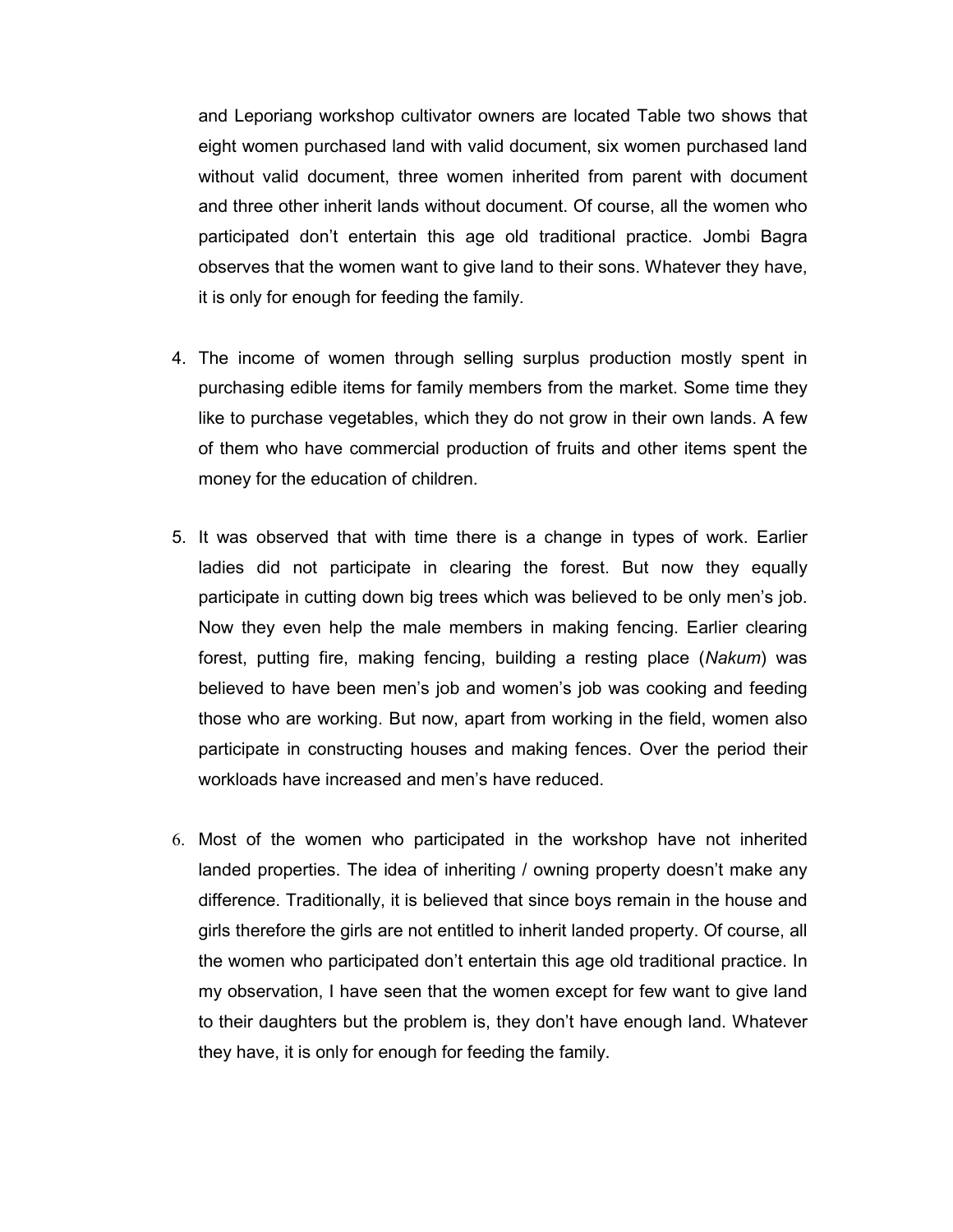# **Report 2011-12**

Women Studies and Research Centre, Rajiv Gandhi University has collected secondary data from the M.phil and PhDs' thesis to study how many of them have done research on women issue, for the Eleventh Five Year Plan. As the centre has insufficient fund so, it was not possible to follow programmes like documentation and dissemination of knowledge on Gender relation and problems etc. All the report is being made on the secondary data collected from the University library. After a deep study it has been found that the tribal society of Arunachal Pradesh is encircled with strong patriarchal system which still practices customs like polygamy, bride price and child marriage. Further, customary laws don't give enough right to wife, widow, sisters, and daughters in their society. However, the traditional thoughts of the past decades are changing their attitude slowly. Those scholars, who were aware of the fact that women are deserved to be treated equally since they are part of the society, felt the necessity to highlight the ugly side of the society.

The following tables are the list of PhD and M.phil awarded scholars of Raijy Gandhi University. Fig. 1 and fig. 2 indicates the master tables of M. Phil and PhD scholars till date.

| SI.            | Name of scholars                  | Subject               | Title of the thesis                                           | Year |
|----------------|-----------------------------------|-----------------------|---------------------------------------------------------------|------|
| No.            |                                   |                       |                                                               |      |
| 1 <sub>1</sub> |                                   |                       | "Khushwant Singh and Manohar<br>Malgonka: A Comparative Study |      |
|                | Mr. Tejum Padu                    | English               | of the social conflicts in their                              |      |
|                |                                   |                       | Novels"                                                       |      |
|                |                                   |                       | " The Tribals & their changing                                |      |
| 2.             | Mr. Tomo Riba                     | Geography             | Environment: A case study of                                  |      |
|                |                                   |                       | Galo (Adi) of West Siang district,                            |      |
|                |                                   |                       | A.P                                                           |      |
|                |                                   |                       | "Post-Modernism<br>in                                         |      |
| 3.             | Ms. Sailaja Atluri                | English               | Contemporary Canadian Fiction:                                |      |
|                |                                   |                       | A critical study"                                             |      |
|                |                                   |                       | "Hill Area Development: A case                                |      |
| 4.             | Pankaj<br>kumar<br>Mr.<br>Debnath | Economics             | study of West Kameng district of<br>A.P since 1971"           |      |
|                |                                   |                       | "The<br>Tangas of Arunachal                                   |      |
| 5.             | Mr. Sebastian K.O.                | <b>History</b>        | Pradesh and the Socio-Economic                                |      |
|                |                                   |                       | changes since 1947"                                           |      |
| 6.             | Sarit<br>Mr.<br>Kr.               | <b>Tribal Studies</b> | "A Tribal in Transition: A Study of                           |      |
|                | Chaudhuri                         |                       | Mijis of Arunachal Pradesh"                                   |      |
|                |                                   |                       | "Political Parties<br>and Political                           |      |
| 7 <sub>1</sub> | Ms.<br>Suparna                    | Political             | Modernization: A Study in the                                 |      |
|                | Bhattacharjee                     | science               | Functioning of Political Parties in                           |      |
|                |                                   |                       | A.P"(1975-1995)                                               |      |
|                |                                   |                       | "Role of State Co-Operative Apex                              |      |
| 8.             | Mr. Debabrata Das                 | Commerce              | Bank in Rural Development of                                  |      |
|                |                                   |                       | Arunachal Pradesh"                                            |      |
|                |                                   |                       | Traditional<br>"Kebang<br>as<br>a                             |      |

**Fig. 1**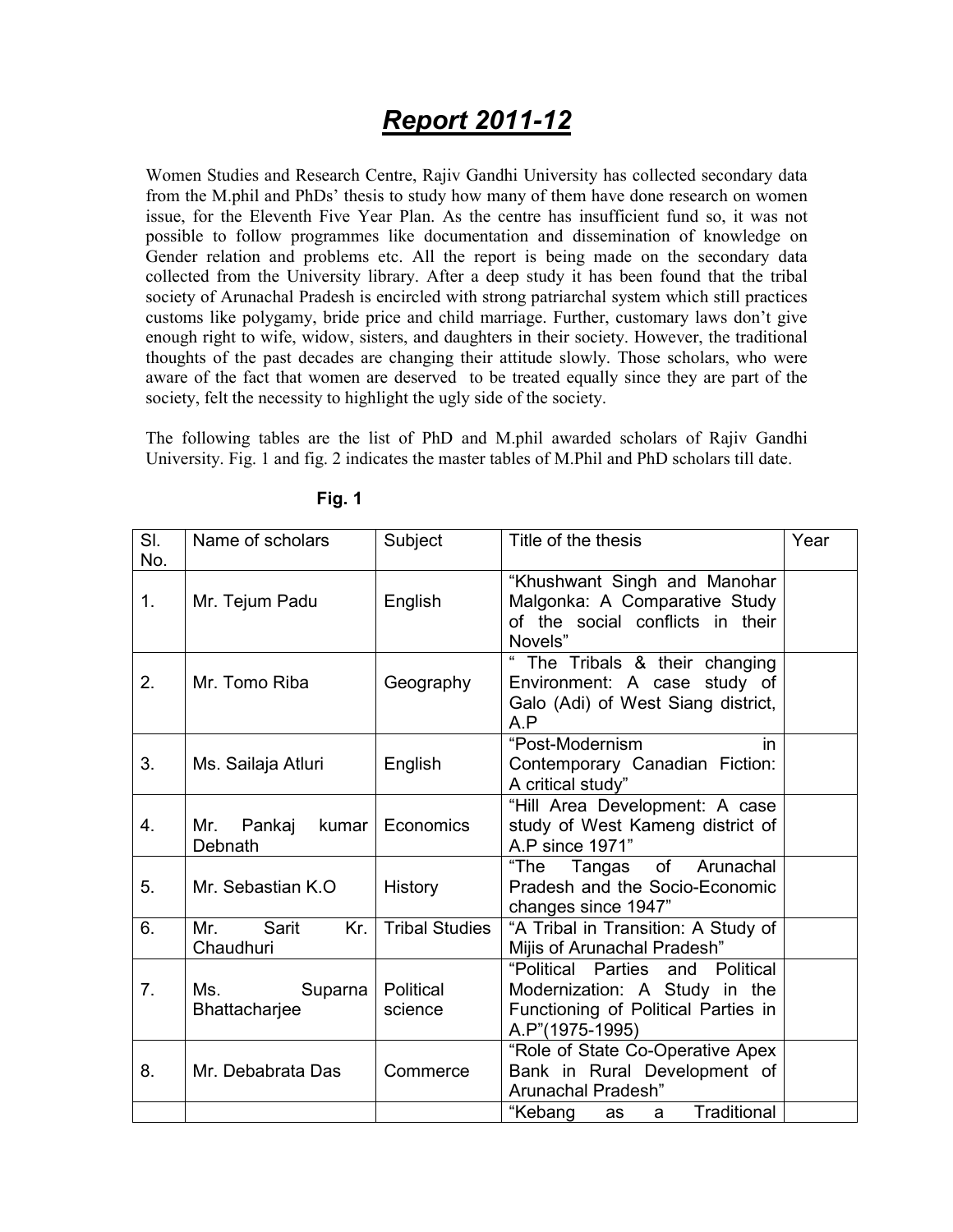| 9.  | Mr. Milorai Modi                   | Political<br>Science  | Democratic Institution of the Adis<br>of Arunachal Pradesh: A case                                                                                                           |  |
|-----|------------------------------------|-----------------------|------------------------------------------------------------------------------------------------------------------------------------------------------------------------------|--|
|     |                                    |                       | study of Padam"                                                                                                                                                              |  |
| 10. | Mr. Pura Tado                      | Political<br>Science  | "Political Transition among the<br>tribes of Arunachal Pradesh: A<br>case study of the Apatanis"                                                                             |  |
| 11. | Ms. Manjula Gogoi                  | English               | "Exemplary Female Aliens<br>in<br>selected short stories of William<br>Somerset Maugham"                                                                                     |  |
| 12. | Mr. Ashes Gupta                    | English               | "Formulation and Application of<br>usage/colour-response<br>colour-<br>anlysis theory on Canadian prairie<br>poetry(selected poems of Robert<br>Kroetsch and Dennis Cooley)" |  |
| 13. | Mr. Anand Singh                    | Geography             | "Geomorphic Analysis of Lower<br>Dikrong River Basin, Eastern<br>Himalaya"                                                                                                   |  |
| 14. | Ms. Sarah Hilaly                   | <b>History</b>        | "Development of railways<br>in<br>Assam and its socio-Economic<br>Impact(1885-1947)"                                                                                         |  |
| 15. | Mr. Rajnish Pandey                 | Education             | of historical<br>study<br>"A<br>and<br>innovative practices of School<br>Education at Elementary Stage in<br>Arunachal Pradesh"                                              |  |
| 16. | Mr. Deva Kanta                     | Hindi                 | "khodiboli Aur Mishing Lokgeeton<br>Ka Tulnatmak Adhayana"                                                                                                                   |  |
| 17. | Mr. Hafez Md. Abdus                | Geography             | "A Study on Geomorphological<br>and Hydrological Aspects of the<br>Ranga River Basin,<br>Eastern<br>Himalaya, Arunachal Pradesh,<br>India"                                   |  |
| 18. | Mr. Bhimasen Behera                | English               | "Anita Desai: A Study in Tradition<br>and Modernity"                                                                                                                         |  |
| 19. | Mr. Talut Tatak                    | Geography             | "Geographic Analysis of Papum<br><b>River</b><br>Basin,<br>Eastern<br>Pare<br>Arunachal<br>Himalaya,<br>Pradesh, India"                                                      |  |
| 20. | Mr. Nani Bath                      | Political<br>science  | "Electoral Politics in Arunachal<br>Pradesh: A study of Assembly<br>Elections(1978-1999)"                                                                                    |  |
| 21. | Mr. Dani Chobin                    | Economics             | "Prospects<br>of<br>Problems<br>and<br>Industrial<br>Development<br>in<br>Arunachal Pradesh: A Study of<br>Lower Subansiri and Papum Pare<br>districts"                      |  |
| 22. | Ms. Vineeta Dowerah<br><b>Nath</b> | <b>Tribal Studies</b> | "Oral Narratives in Nocte Society"                                                                                                                                           |  |
| 23. | Mr. Anjan Saikia                   | Education             | $A^"$<br>comparative<br>study<br>of<br>Elementary Education in Assam                                                                                                         |  |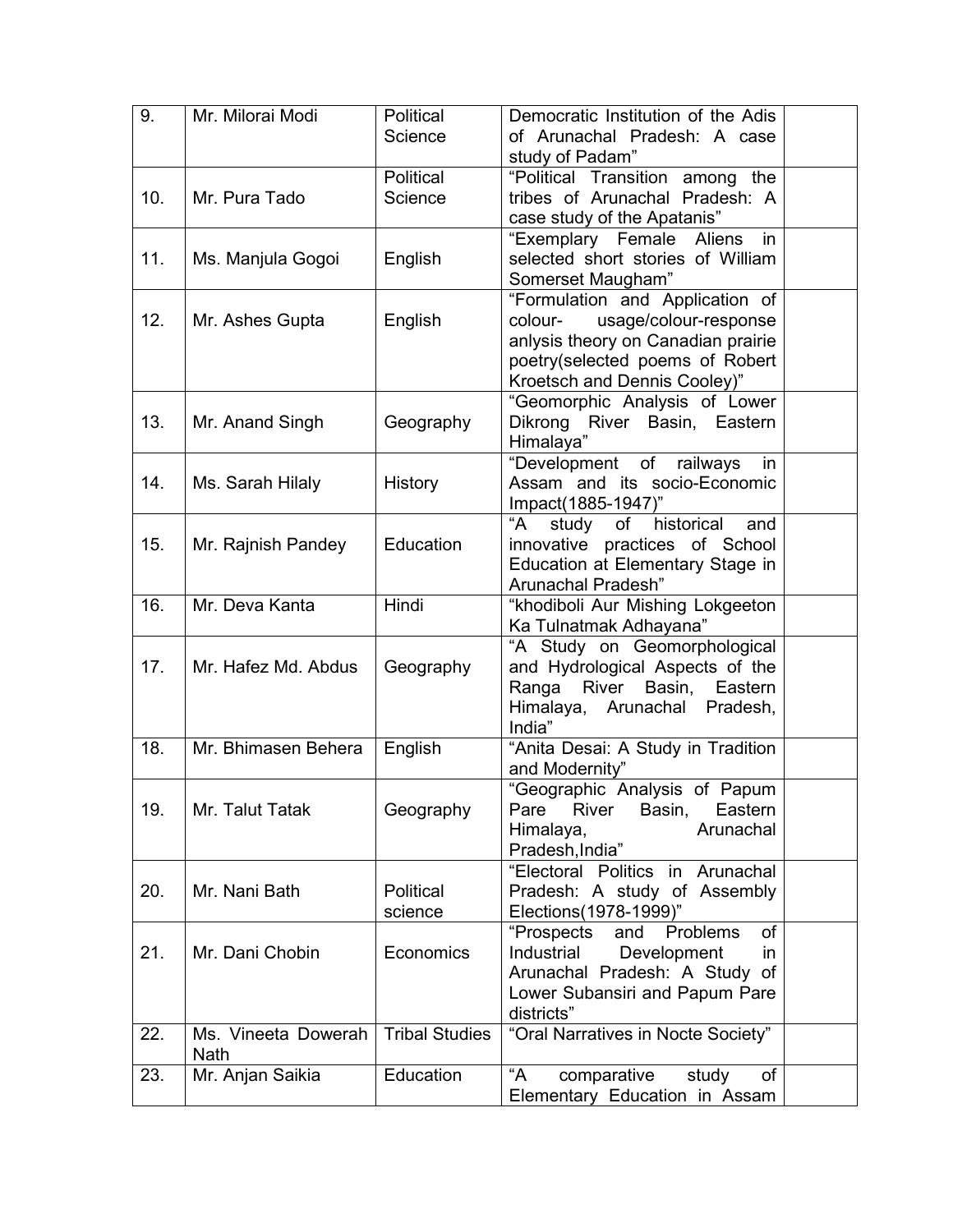|     |                       |                       | and Arunachal Pradesh"                               |  |
|-----|-----------------------|-----------------------|------------------------------------------------------|--|
| 24. | Mr. Ashan Riddi       | History               | "Traditional<br>Institutions<br>of<br>the            |  |
|     |                       |                       | Tagins: Community and Change"                        |  |
|     |                       |                       | "Visions of a Better World Among                     |  |
| 25. | Ms. Ranu Pariyar      | Education             | students<br>of<br>Arunachal<br>the                   |  |
|     |                       |                       | Pradesh: A study"                                    |  |
|     |                       |                       | Changing Religious Identity of                       |  |
| 26. | Mr. N.T Rikam         | History               | Arunachal Pradesh: A Case Study                      |  |
|     |                       |                       | of the Nyshi Since 1947                              |  |
|     |                       |                       | " British Colonial intervention and                  |  |
| 27. | Mr. B.N. Jha          | History               | Tribal Responses in the North                        |  |
|     |                       |                       | East Frontier of Assam"                              |  |
|     |                       |                       | " Sustainable Rural Development                      |  |
| 28. | Ms. Mithu Das         | Geography             | of Kimin - Doimukh Block, Papum                      |  |
|     |                       |                       | Pare District, Arunachal Pradesh                     |  |
|     |                       |                       | $\pmb{\mathfrak{c}}$<br>Attitude<br>and<br>Awareness |  |
| 29. | Ms. Lima Baruah       | Education             | Population<br>Towards<br>Education                   |  |
|     |                       |                       | <b>Teachers</b><br>Among<br>the<br>and               |  |
|     |                       |                       | Students at 10 + 2 Levels: A                         |  |
|     |                       |                       | Study"                                               |  |
|     |                       |                       | Nyshis of Arunachal<br>The                           |  |
| 30. | Mr. Utpal Talukdar    | Geography             | Pradesh: A Geographical Analysis                     |  |
|     |                       |                       | of Habitat, Society and Economy"                     |  |
| 31. | Ms.<br>Priyanka       | Economics             | "A study of Property Rights and                      |  |
|     | Priyadarshini         |                       | Production Efficiency in Arunachal                   |  |
|     |                       |                       | Economic"                                            |  |
| 32. | Mr.<br>Rameshwar      | Hindi                 | "Vishnu Prabhakar ke Natakon                         |  |
|     | Prasad                |                       | Mein Chitrit Jeevon Moolya"                          |  |
|     |                       |                       | "Creativity and learning amongst                     |  |
| 33. | Mr. Pradip Mochahary  | Education             | the tea tribe pupils at elementary                   |  |
|     |                       |                       | stage: A Case Study of Sonitpur                      |  |
|     |                       |                       | District"                                            |  |
| 34. | Mr. Tasi Kaye         | Commerce              | Banking:<br>"Rural<br>Study<br>A —<br>on             |  |
|     |                       |                       | Arunachal Pradesh Rural Bank"                        |  |
| 35. | Ms.<br>Joram<br>Aniya | Hindi                 | "Nyishi Lokgeeton Ka Sankalan                        |  |
|     | Tana                  |                       | Evam Anusheelan"                                     |  |
|     |                       |                       | "Effectiveness of some training                      |  |
| 36. | Mr. Thensei Lhungdim  | Education             | modalities for the preparation of                    |  |
|     |                       |                       | adult<br>educators<br>in<br>Arunachal                |  |
|     |                       |                       | Pradesh"                                             |  |
|     |                       |                       | "Ethno botanical studies of Upper                    |  |
| 37. | Mr. Ganguva Murtem    | <b>Botany</b>         | Subansiri District of Arunachal                      |  |
|     |                       |                       | Pradesh"                                             |  |
|     |                       |                       | "Emerging Pattern of Leadership                      |  |
| 38. | Mr. Rejir Karloh      | Political             | in Arunachal Pradesh: A Study of                     |  |
|     |                       | Science               | Galo Society"                                        |  |
| 39. | Mr. Bedabrat Saikia   | Economics             | "A Study of Technological Change                     |  |
|     |                       |                       | in Arunachal Agriculture"                            |  |
| 40. | Mr. Gindu Borang      | <b>Tribal Studies</b> | "Indigenous<br>Institutions<br>the<br>οf             |  |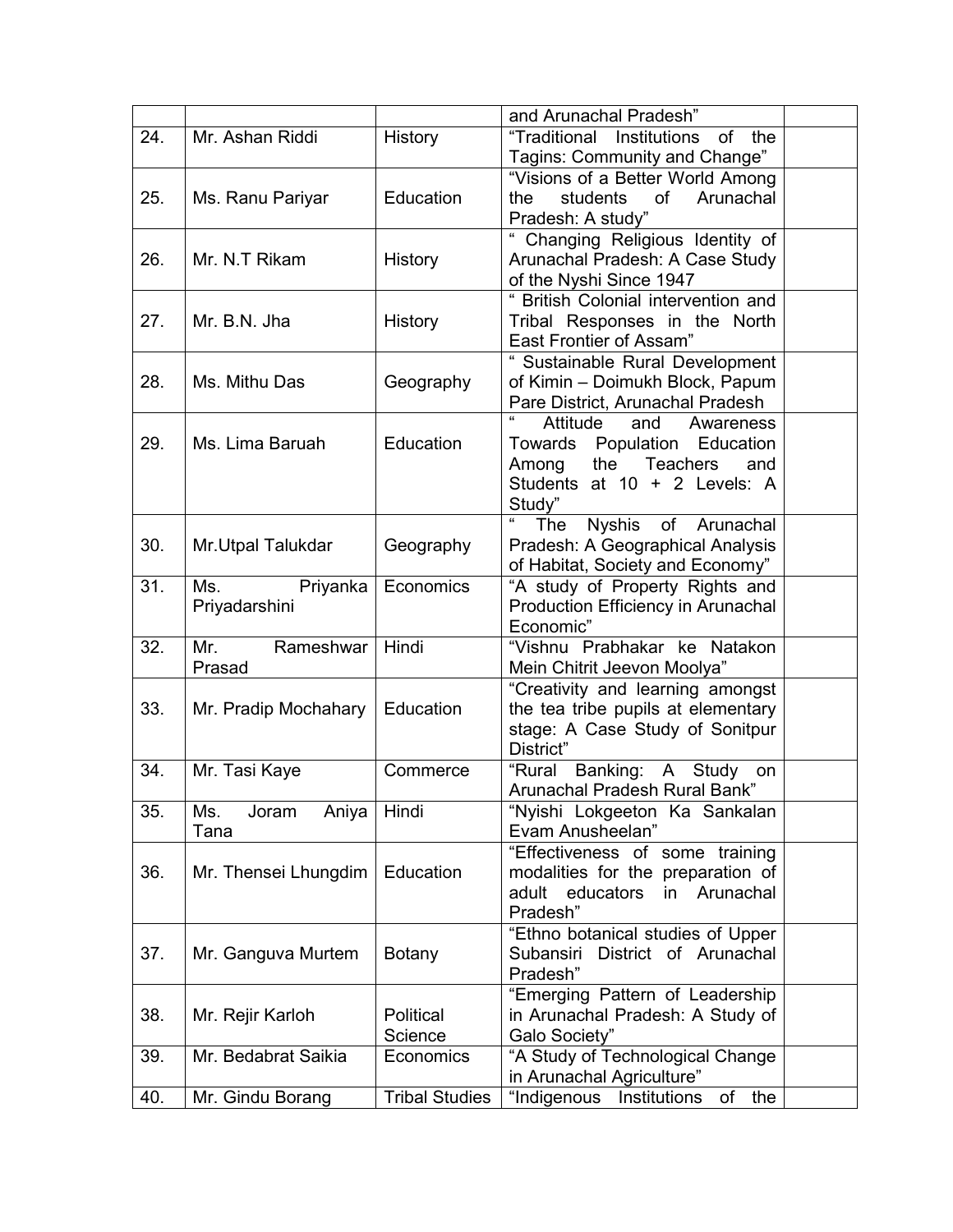|     |                        |                | Padams of Arunachal Pradesh"                               |  |
|-----|------------------------|----------------|------------------------------------------------------------|--|
|     |                        |                | 'Voicing the self: A study of                              |  |
| 41. | Rupjyoti<br>Ms.        | English        | Contemporary Indian Women                                  |  |
|     | Bhattacharjee          |                | Novelists"                                                 |  |
|     |                        |                | "Development of Education in                               |  |
| 42. | Mr. Rachob Taba        | Education      | Arunachal Pradesh: A Critical                              |  |
|     |                        |                | Study".                                                    |  |
|     |                        |                | "A<br>Critical<br>Study<br>Girls<br>on                     |  |
| 43. | Mrs. Kesang Degi       | Education      | Education in Arunachal Pradesh                             |  |
|     |                        |                | since Independence"                                        |  |
| 44. | Ms. Joram Yalam        | Hindi          | 'Nyishi Janjati ka Samaj bhashik                           |  |
|     |                        |                | Adhyayan"                                                  |  |
|     |                        |                | <b>Citrus</b><br>"Characterization<br>of                   |  |
| 45. | Mr. Mohesh Gogoi       | <b>Botany</b>  | species of Arunachal Pradesh by                            |  |
|     |                        |                | Karyomorphology and SDS-Page                               |  |
|     |                        |                | of Proteins"                                               |  |
| 46. | Mr. Lakhi Nath Pegu    | <b>History</b> | Life:<br>"Mising Socio-Religious<br>Continuity and Change" |  |
| 47. | Mr. Debarshi Prasad    | English        | "A psychoanalytic study of Alice                           |  |
|     | <b>Nath</b>            |                | Munro's select Narratives"                                 |  |
|     |                        |                | 'A Study of creative thinking ability                      |  |
| 48. | Ms. Boa Reena Tok      | Education      | among<br>the<br>school-going                               |  |
|     |                        |                | adolescents<br>of<br>Arunachal                             |  |
|     |                        |                | Pradesh in relation to<br>some                             |  |
|     |                        |                | variables"                                                 |  |
|     |                        |                | "Microbial Biomass and Nutrient                            |  |
| 49. | Mr.<br>Sumpam          | <b>Botany</b>  | (N & P) Mineralization in Areca-                           |  |
|     | Tangjang               |                | based<br>Traditional<br>nut<br>Agro                        |  |
|     |                        |                | forestry system"                                           |  |
|     |                        |                | 'The Nyishi of North East India:                           |  |
| 50. | Mr. Tana Showren       | History        | An Ethno Historical Study (up to                           |  |
|     |                        |                | $1947$ "                                                   |  |
|     |                        |                | "Isolation,<br>Identification<br>and                       |  |
| 51. | Kumar<br>Mr.<br>Hridip | <b>Botany</b>  | characterization of frankia Strains                        |  |
|     | Sarma                  |                | Associated with<br>Seabuckthorn                            |  |
|     |                        |                | (Hippophae spp.)"<br>Rural<br>"Rural<br>Elite<br>and       |  |
| 52. | Mr. Dilip Hazarika     | Political      | Development in Assam: A case                               |  |
|     |                        | Science        | Study of Lakhimpur District"                               |  |
|     |                        |                | "Higher<br>Plant<br>Diversity,<br><b>Tree</b>              |  |
| 53. | Mr. Prabhat Chandra    | <b>Botany</b>  | Regeneration<br>and<br><b>Biomass</b>                      |  |
|     | <b>Nath</b>            |                | dynamics in a disturbed Tropical                           |  |
|     |                        |                | Rain Forest Ecosystem"                                     |  |
|     |                        |                | with<br>'Diversity<br>Periphyton<br>of                     |  |
| 54. | Kumar<br>Mr.<br>Surjya | Zoology        | emphasis on feeding ecology of                             |  |
|     | Saikia                 |                | fish in rice-fish culture system of                        |  |
|     |                        |                | Apatani<br>Arunachal<br>plateau                            |  |
|     |                        |                | Pradesh"                                                   |  |
|     |                        |                | "A<br>of<br>Study<br>Economic                              |  |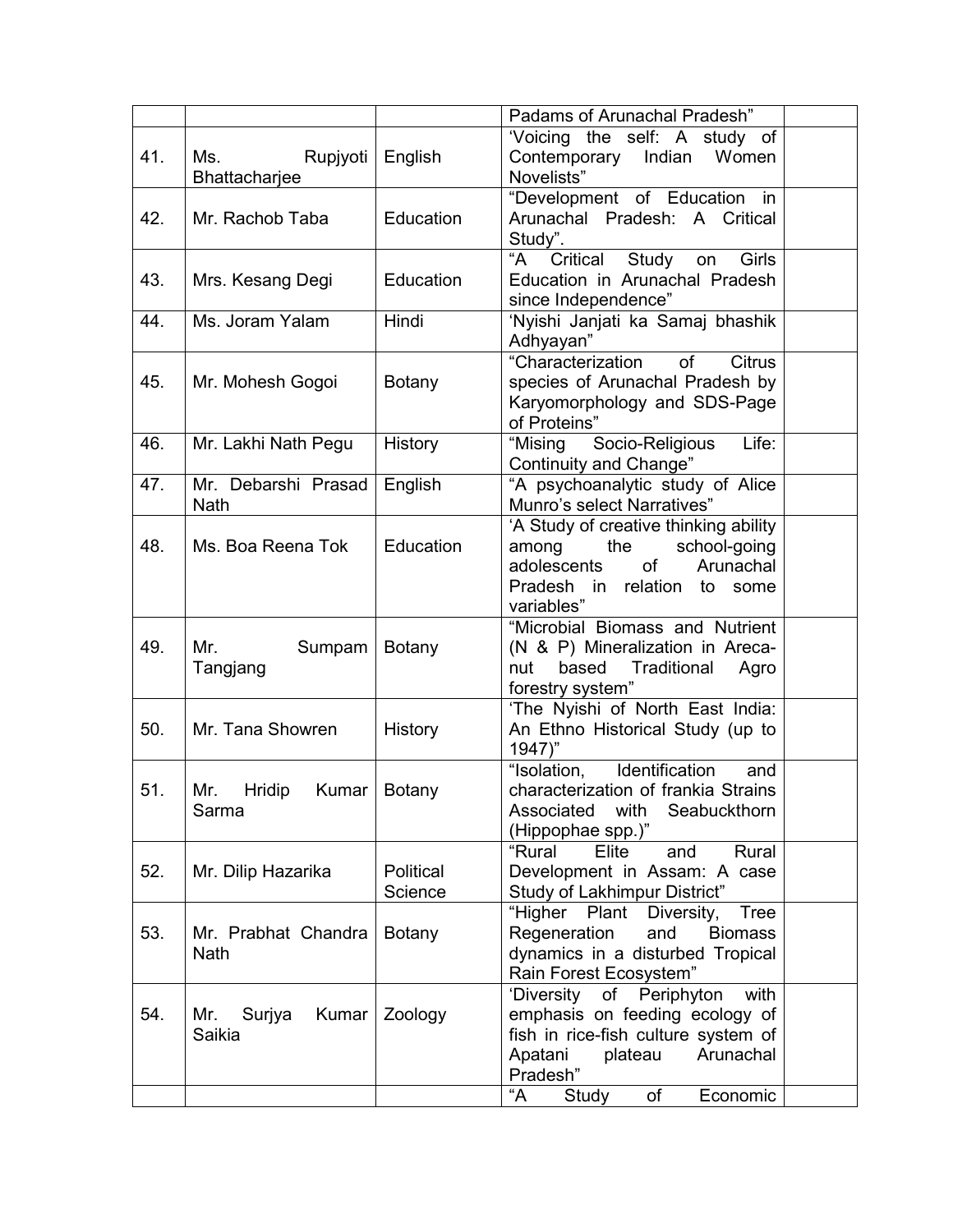| 55. | Ms. Aparamita Mishra        | Economics             | Transformation,<br>Environmental<br>Degradation and Female Work<br>participation<br>in<br>Arunachal<br>Pradesh"                                                                                                               |
|-----|-----------------------------|-----------------------|-------------------------------------------------------------------------------------------------------------------------------------------------------------------------------------------------------------------------------|
| 56. | Mr. Tahong Taggu            | Education             | "A Study of Drop-outs in Primary<br>Schools of Arunachal Pradesh"                                                                                                                                                             |
| 57. | Mr. Roshan Sarmah           | <b>Botany</b>         | "Non-Timber Forest Products and<br>Utilization<br>Pattern<br>their<br>in.<br>Changlang District of Arunachal<br>Pradesh"                                                                                                      |
| 58. | Mr. Dhaneswar Kalita        | Hindi                 | Asomia<br>"Rajasthani<br>Aur<br>Mein<br>Lokgeeton<br>Abhivyakt<br>Sanskriti Ka Adhyayan"                                                                                                                                      |
| 59. | Mr. Ajit Hazarika           | Zoology               | "Study of Polygonum Hydropiper<br>Linn. Root Extract on Fertility<br>Regulation in female Albino Rat"                                                                                                                         |
| 60. | Mr. Bhupendra Singh         | Hindi                 | "Krishna<br>Narayan<br>Magadh:<br>Vyaktitwa Evam Krititwa"                                                                                                                                                                    |
| 61. | Ms. Anamika Boro            | <b>Botany</b>         | 'In Vitro Propagation Studies of<br>Elite Clones of Oroxylum Indicum<br>Vent.<br>for<br>Germplasm<br>Conservation"                                                                                                            |
| 62. | Ms. Sonam Wangmu            | Hindi                 | "Rahul<br>Sankrityayan<br>Ke<br>Ka<br><b>Sanskritik</b><br>Upanyasan<br>Adhyayan"                                                                                                                                             |
| 63. | Mr. Egul Padung             | <b>Tribal Studies</b> | "Emergence of Pasighat: A Case<br>Study on the Dynamics of Urban<br>Growth"                                                                                                                                                   |
| 64. | Mr. Abu Bakkar K.K.         | English               | "Nationalist Consciousness in the<br>Novels of Mulk Raj Anand, R.K.<br>Narayan, Amitav Ghosh<br>and<br>Upamanyu Chatterjee"                                                                                                   |
| 65. | Mr. Joram Begi              | History               | "The growth and evolution of<br>education in Arunachal Pradesh:<br>A study in Historical Perspective"                                                                                                                         |
| 66. | Ms.<br>Reingamla<br>Shadang | <b>Botany</b>         | "Micropropagation and<br>vitro<br>in<br>induction of polyploidy in two<br>commercially<br>important<br>Vandaceous orchids Ascocentrum<br>ampullaceum (Roxb.) Schlter and<br>Hygrochilus parishii (Veitch &<br>Rchb.f.) Pfitz" |
| 67. | Mr. Hage Naku               | History               | "Beliefs and Practices of Apatanis<br>A study in continuity and<br>change"                                                                                                                                                    |
| 68. | Ms. Aruna Gyati             | Political<br>Science  | "Political<br>Participation<br>of<br>a<br><b>Traditional</b><br>Tribal<br>Society<br>in<br>Modern Political Institutions:<br>A<br>Case Study of the Apatanis"                                                                 |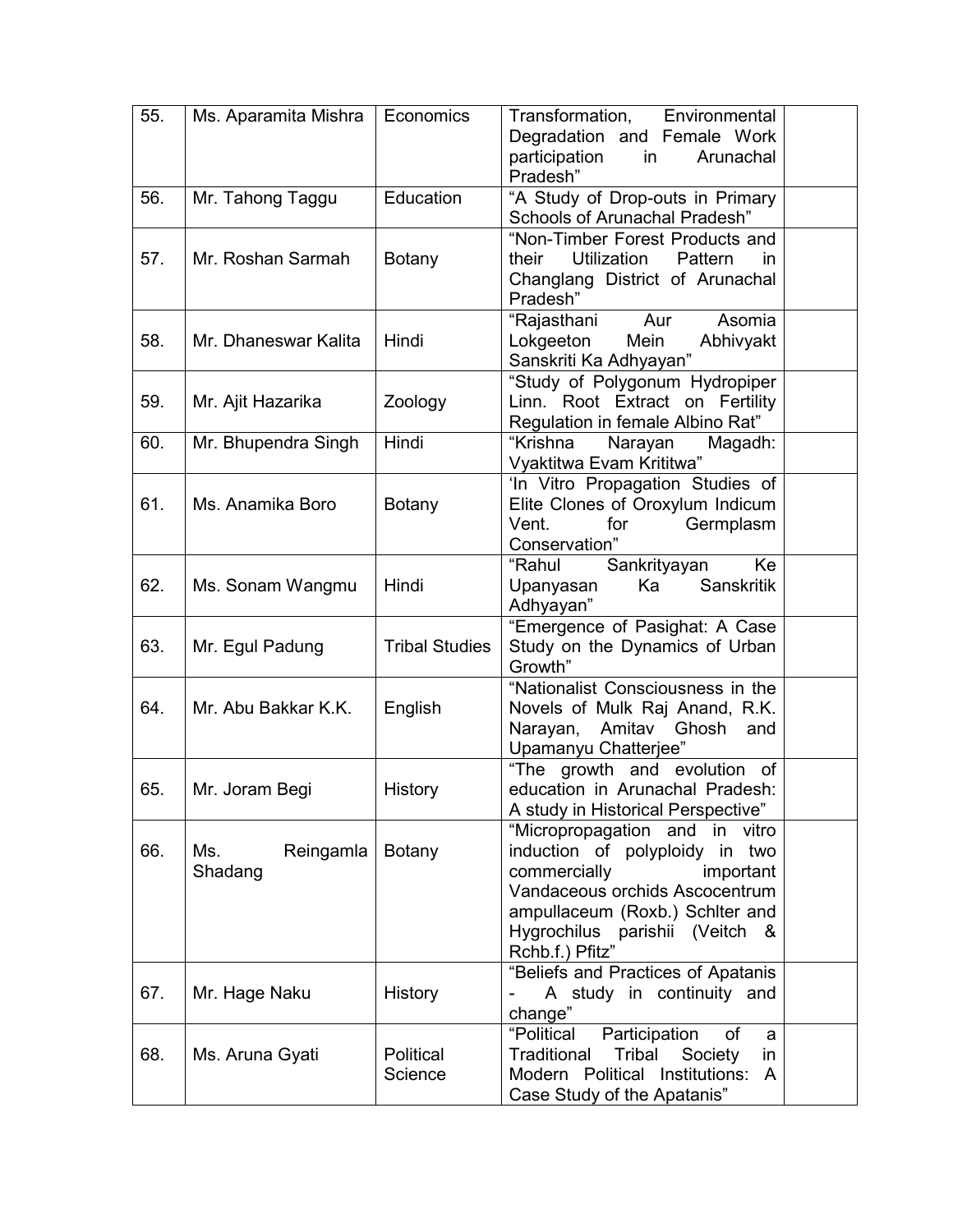| 69. | Mr.<br>Mritunjay<br>Mazumdar           | <b>Botany</b>         | "Crop<br>Diversity,<br>Microbial<br><b>Biomass</b><br>and<br>soil<br>nutrient<br>Dynamics of Agro-Ecosystems in<br>'Chakma'<br>villages<br>adjoining<br>National<br>Namdapha<br>Park,<br>Arunachal Pradesh" |  |
|-----|----------------------------------------|-----------------------|-------------------------------------------------------------------------------------------------------------------------------------------------------------------------------------------------------------|--|
| 70. | Mr. K. K. Jha                          | Hindi                 | "Vidyapati Kee Padavalee Mei<br>Abhivakt<br>Samajik-Sanskritik<br>Chetna"                                                                                                                                   |  |
| 71. | Mr. Kamlesh Kumar<br>Pandey            | History               | "A Socio-Cultural Study of the<br>Mishmi of Arunachal Pradesh (Till<br>1947)"                                                                                                                               |  |
| 72. | Kumar<br><b>Bipin</b><br>Mr.<br>Sharma | <b>Botany</b>         | "Eco-Biological<br><b>Studies</b><br>0f<br>Seabuckthorn-Frankia Symbiosis"                                                                                                                                  |  |
| 73. | Mr. Techi Upen Tara                    | Hindi                 | "Bharatiyata Aur Naresh Mehta<br>Ka Kavya"                                                                                                                                                                  |  |
| 74. | Mr. Jugal Barah                        | Education             | "A Comparative Study of working<br>and Learning Environment of<br>Neoliterates"                                                                                                                             |  |
| 75. | Ms. Juri Dutta                         | <b>Tribal Studies</b> | "Tribal Life and Society in select<br>Novels of Lummer Dai and Yeshe<br>Dorjee Thongchi"                                                                                                                    |  |
| 76. | Mr. Hage Hassang                       | Economics             | "Role of Co-operative Societies in<br>raising the standard of living of<br>indigenous<br>people<br>the<br>οf<br>Arunachal Pradesh - A case<br>study of the Apatani Tribe.                                   |  |
| 77. | Mr. A. Ibotombi Singh                  | Economics             | "Forest<br>Dependency<br>and<br>Common Property Resources: An<br>Study of<br>Empirical<br>Rural<br>Households in Lohit and Anjaw<br>Districts of Arunachal Pradesh"                                         |  |
| 78. | Mr. Tarun Kalita                       | Geography             | "Population<br>Composition<br>and<br>Occupational<br>Patterns<br>in<br>Lakhimpur District"                                                                                                                  |  |
| 79. | Ms.<br>Sangeeta<br>Borthakur Tamuli    | Economics             | "Economic Valuation<br>of Eco-<br>Tourism: A Study of Kaziranga<br>National Park of Assam"                                                                                                                  |  |
| 80. | Mr. Niranjan Kakati                    | Commerce              | "An Evaluative Study of Sources<br>and uses of funds in the Degree<br>Colleges of Assam with reference<br>to Lakhimpur District"                                                                            |  |
| 81. | Mr. Leki Sitang                        | <b>History</b>        | "A study on Theravada Buddhism<br>of Arunachal Pradesh"                                                                                                                                                     |  |
| 82. | Mr. Johnny Techi                       | Education             | study of awareness<br>and<br>'A<br>attitude towards aids education<br>the<br>adolescents<br>and<br>among<br>teachers of Arunachal Pradesh in<br>relation to some variables"                                 |  |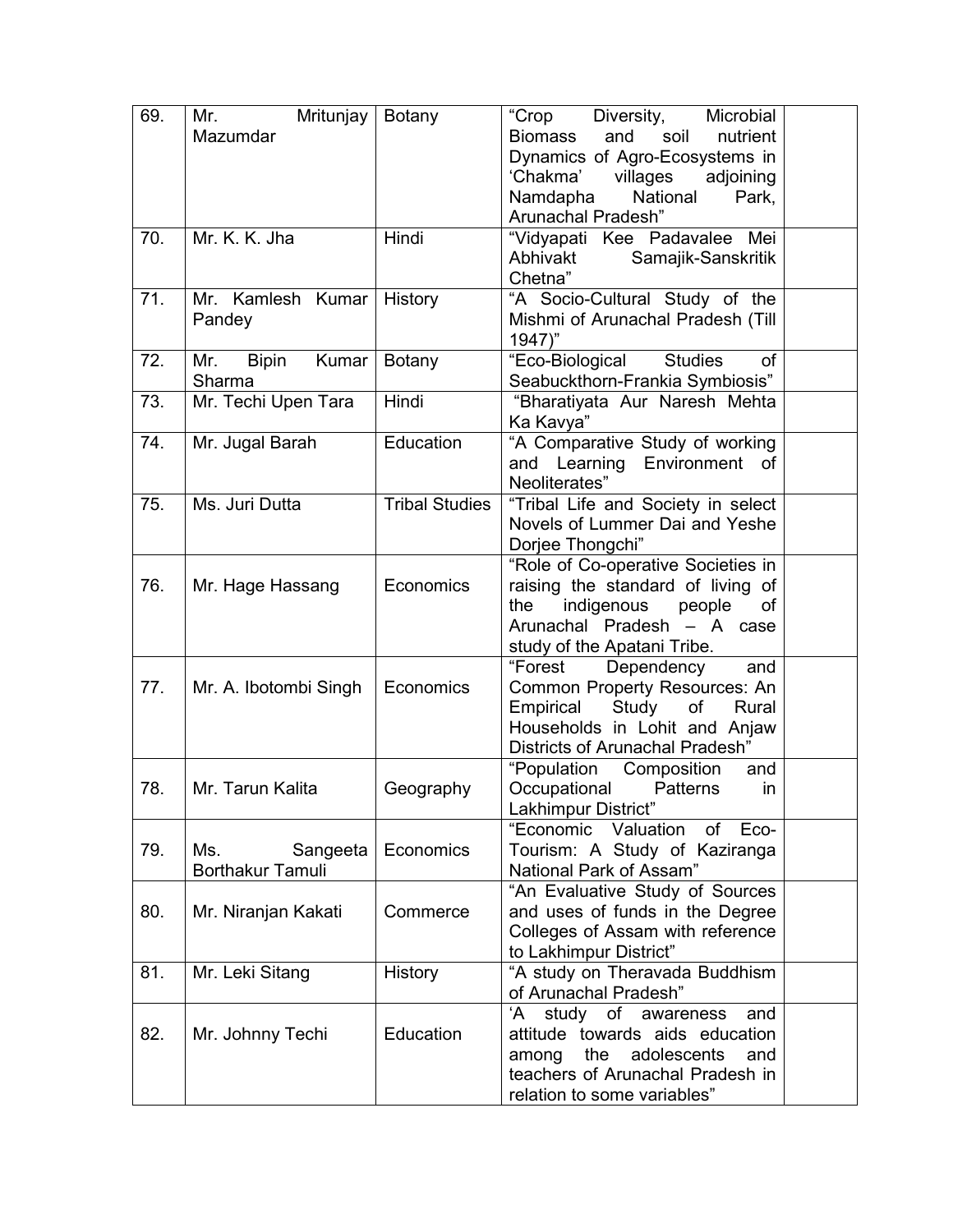| 83. | Mr. Otem Pertin                | <b>Tribal Studies</b> | "Musup and raseng of the Padam:<br>A study of cultural continuity and<br>change"                                                                                                              |  |
|-----|--------------------------------|-----------------------|-----------------------------------------------------------------------------------------------------------------------------------------------------------------------------------------------|--|
| 84. | Mr. Sasi Kanta Dash            | <b>History</b>        | worship in<br>"Ganapati<br>Orissa<br>(Early Times $-16^{th}$ Century A.D)"                                                                                                                    |  |
| 85. | Mr. R.K. Mahto                 | Education             | "A<br>Sarva<br>Shiksha<br>study<br>of<br>Abhiyan Initiative<br>Quality<br>on<br>Education at Elementary Stage: A<br>case study of Arunachal Pradesh"                                          |  |
| 86. | Mr. Hui Tag                    | <b>Botany</b>         | "Systematic study of plants of<br>ethnomedicinal importance used<br>by the Khamti tribe of Arunachal<br>Pradesh"                                                                              |  |
| 87. | Mr. Otem Moyong                | Commerce              | "Role of District Industries Centre<br>(DIC) for the Development of<br>Scale<br>Small<br>Industries<br>in<br>Arunachal Pradesh (A Study of<br>DICs in East, West & Upper Siang<br>Districts)" |  |
| 88. | Ms. Pema Deki Mize             | History               | "Buddhist Cultural Heritage - A<br>Study of the Monpas of West<br>Kameng, Arunachal Pradesh"                                                                                                  |  |
| 89. | Mr. Kangki Megu                | <b>Tribal Studies</b> | "A<br>Study<br>of<br>Tourism<br>and<br>Economic<br>Development<br>οf<br>Arunachal Pradesh: Prospects<br>and Problem"                                                                          |  |
| 90. | Ms. Tage Rupa                  | Geography             | "A Geomorphological and Land<br>Use study of Kiile River Basin,<br>Arunachal<br>Eastern<br>Himalaya,<br>Pradesh"                                                                              |  |
| 91. | Mr. Gibji Nimachow             | Geography             | Transition:<br>"Tribals<br>in<br>A<br>Geographic Study of Society,<br>Economy and Culture of the Akas<br>of Arunachal Pradesh"                                                                |  |
| 92. | Mr. Khetoan Khetey             | History               | "A Socio-Cultural Development of<br>the Noctes of Arunachal Pradesh<br>since Independence"                                                                                                    |  |
| 93. | Mr. L. R. Bhuyan               | <b>Botany</b>         | "Studies on taxonomy, distribution<br>utilization of Bamboos in<br>and<br>Arunachal Pradesh"                                                                                                  |  |
| 94. | Mr. Dimso Manyu                | <b>History</b>        | "Indigenous Trade System of the<br>Mishmis of Arunachal Pradesh"                                                                                                                              |  |
| 95. | Mr. Kakade Rajendra<br>Chhagan | Hindi                 | "Nath Sahitya Ka Maharashtra Ke<br>Hindi Sant Sahitya Par Prabhava"                                                                                                                           |  |
| 96. | Ms. Binita Baruah              | Geography             | 'Structure and Dynamics of Land<br>Pachin<br>River<br>in<br>Basin,<br>use<br>Arunachal Pradesh"                                                                                               |  |
| 97. | Kalidas<br>Mr.<br>Upadhyaya    | <b>Botany</b>         | of<br>"Decomposition<br><b>Dynamics</b><br>Bamboo<br>Residues<br>along<br>an                                                                                                                  |  |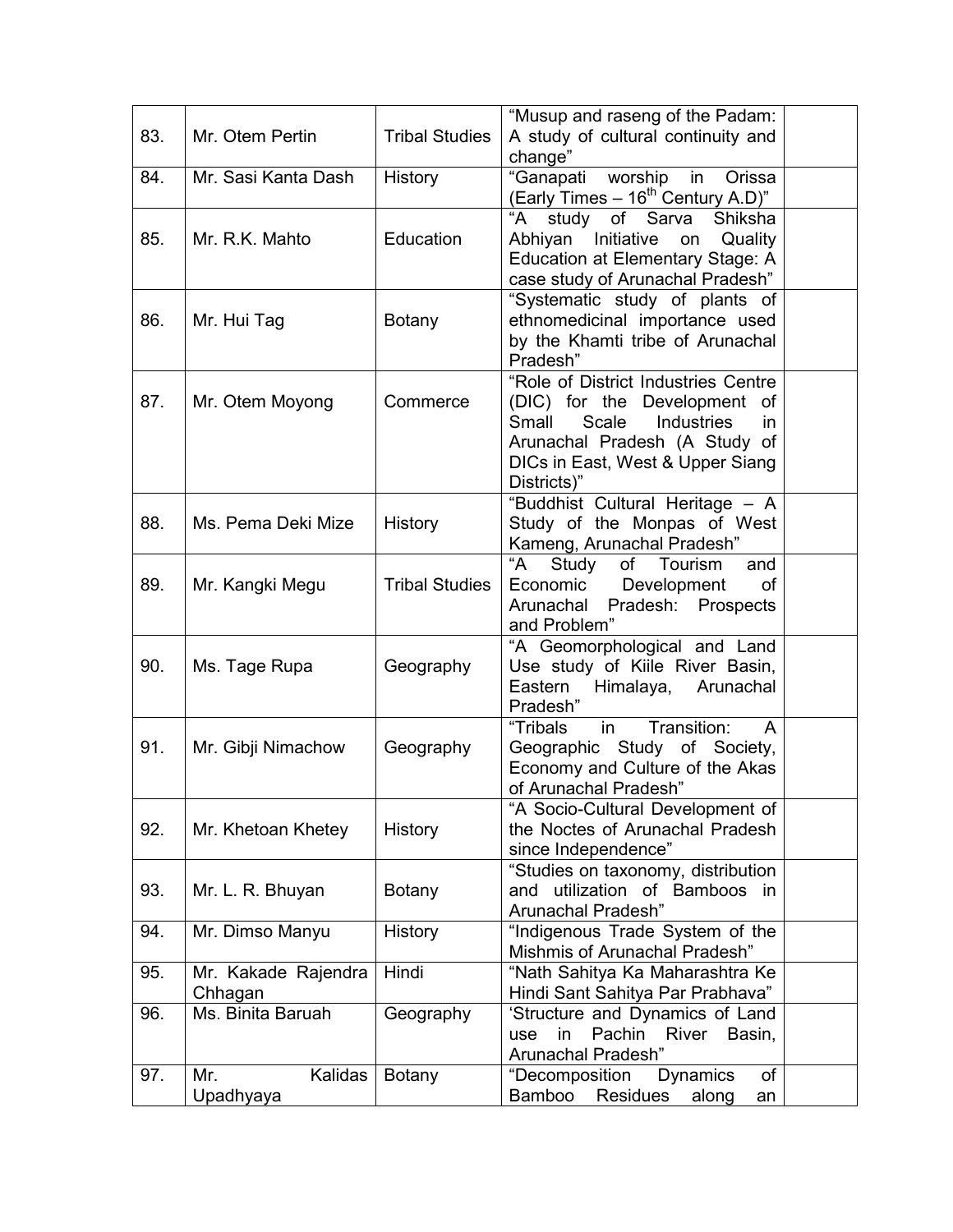|      |                                    |                       | Elevation Gradient in Arunachal<br>Pradesh"                                                                                                                                                                                        |  |
|------|------------------------------------|-----------------------|------------------------------------------------------------------------------------------------------------------------------------------------------------------------------------------------------------------------------------|--|
| 98.  | Mr. Gobinda Palit                  | Geography             | "Forest<br>Fire<br>in<br>Arunachal<br>Pradesh: A study in Ecological<br>Disaster & Management"                                                                                                                                     |  |
| 99.  | Mr. Hari Bam                       | Education             | "Teacher Education Programme<br>in Arunachal Pradesh: A Critical<br>Study"                                                                                                                                                         |  |
| 100. | Mr. Nawang Phuntso                 | Geography             | "Influence of Geomorphological<br>Factors on Settlement in Tawang<br>District, Arunachal Pradesh"                                                                                                                                  |  |
| 101. | Mr. Basanta Mangal<br>Dutta        | Economics             | "Sericulture in Rural Assam - An<br><b>Economic Analysis"</b>                                                                                                                                                                      |  |
| 102. | Mr. Debajit Mahanta                | Botany                | "Natural<br>dye<br>yielding<br>plant<br>and<br>Indigenous<br>resources<br>knowledge of dye preparation<br>associated with the ethnic tribes<br>Arunachal<br>Pradesh<br>of<br>and<br>elucidation of structure of the<br>colourants" |  |
| 103. | Dulal<br>Chandra<br>Mr.<br>Saikia  | <b>Botany</b>         | of<br>Ethnobotany<br>"Cultural<br>Lakhimpur District, Assam"                                                                                                                                                                       |  |
| 104. | Mr. Narendra Prasad<br>Mohapatra   | English               | "Reclaiming Identity: A study of<br>Leslie Marmon Silko's Narratives"                                                                                                                                                              |  |
| 105. | Mr.<br>Rabin<br>Jyoti<br>Khataniar | Economics             | "Household Energy Consumption<br>property<br>forest<br>and<br>common<br>resources: A study in Papum Pare<br>and West Kameng Districts of<br>Arunachal Pradesh"                                                                     |  |
| 106. | Mr. Srinibash Panda                | <b>Tribal Studies</b> | "Imperial Dynamics in<br>India's<br>North East Frontier: A case study<br>of Arunachal Pradesh (1824-<br>$1914)$ "                                                                                                                  |  |
| 107. | Singh<br>Mr.<br>Jawan<br>Rawat     | Geography             | "Terrain characteristics and their<br>impact on land use of the Igo river<br>basin,<br>Eastern<br>Himalaya,<br>Arunachal Pradesh"                                                                                                  |  |
| 108. | Sondip<br>Mr.<br>Chakraborty       | Geography             | "Traditional<br>&<br>its<br>Economy<br>Alternative<br>Development<br>(A<br>Geographical Analysis of Mishmi<br>of Lohit & Anjaw<br><b>District</b><br>of<br>Arunachal Pradesh"                                                      |  |
| 109. | Mr. Oken Lego                      | Hindi                 | "Dadu Panth Aur Uska Janadhar"                                                                                                                                                                                                     |  |
| 110. | Mr.<br>Manlong<br>Ralongham        | Geography             | "Indigenous knowledge system of<br>Wancho and its Role for the<br>Sustainability of Environment".                                                                                                                                  |  |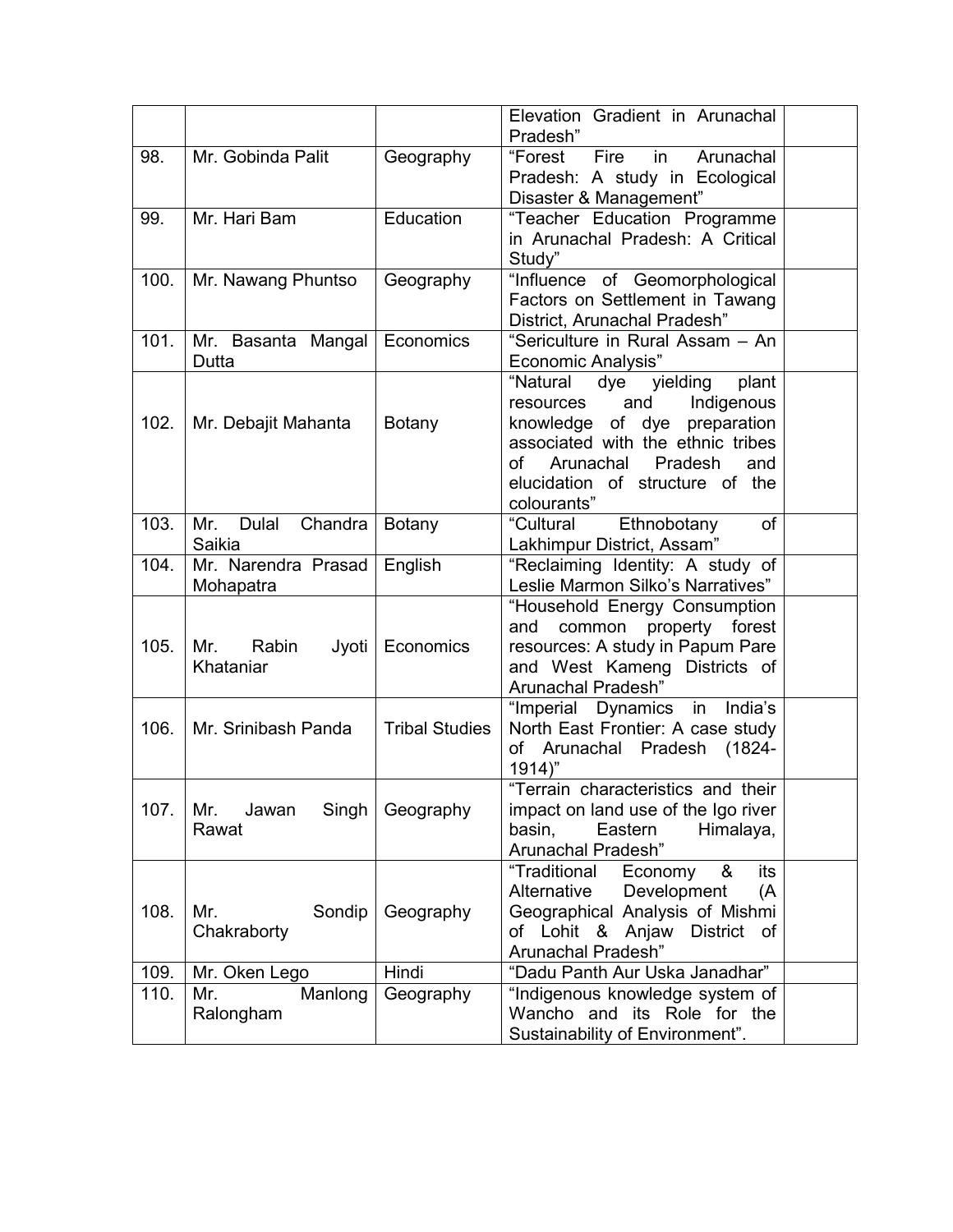| 111. | Mr. Jumri Riba                | Geography        | "Geomorphic Study and its impact<br>on Land use practice in the Sui<br>River Basin, Eastern Himalaya,<br>Arunachal Pradesh"                                                                                                        |  |
|------|-------------------------------|------------------|------------------------------------------------------------------------------------------------------------------------------------------------------------------------------------------------------------------------------------|--|
| 112. | Ms. Bige Yomgam               | Education        | "A<br>Academic<br>Study<br>of<br>of<br>Achievement<br>Secondary<br>School Students in A.P."                                                                                                                                        |  |
| 113. | Sikhamoni<br>Ms.<br>Borgohain | Economics        | "Child Labour in<br>Assam: An<br><b>Economic Analysis"</b>                                                                                                                                                                         |  |
| 114. | Mr. Tasi Taloh                | Education        | "Status of Elementary Education<br>in Arunachal Pradesh: A Critical<br>Study"                                                                                                                                                      |  |
| 115. | Mr. Rajib Chowhai             | Geography        | "Changing Profile of the Tai<br>Khamptis of Arunachal Pradesh:<br>Social, Economic and Cultural<br>Aspects: A case study of Namsai<br>sub-division of Lohit District"                                                              |  |
| 116. | Mr. Raghunath Yadav           | Hindi            | Nagarjun aur Shilbhadra<br>ke<br>Upanyason<br>ka<br>Thulnatmak<br>adhyayan                                                                                                                                                         |  |
| 117. | Mr. Lohit Hazarika            | Anthropology     | Ethnic<br>Mishing<br>The<br><b>Identity</b><br>formation in Assam.                                                                                                                                                                 |  |
| 118. | Ms. Radhe Yampi               | Anthropology     | of<br>Religious<br>specialists<br>the<br>Apatanis: Aspects of their nature,<br>structure and change                                                                                                                                |  |
| 119. | Mr. Olik Taring               | Anthropology     | Lineage mapping of Nyishi of<br><b>Arunachal Pradesh</b>                                                                                                                                                                           |  |
| 120. | Mr. Takar Tamut               | <b>Education</b> | A study of the development of<br>education<br>primary<br>and<br>professional<br>development<br>of<br>primary school<br>teachers<br>in<br>Arunachal Pradesh with special<br>reference<br>selected<br>to<br>some<br>districts.       |  |
| 121. | Ms. Monjumoni Saikia          | Hindi            | Jainendra aur Homen Borgohain<br>Ke Upanyason<br>Tulnatmak<br>ka<br>adhyayan                                                                                                                                                       |  |
| 122. | Mr. Kenjum Bagra              | Zoology          | <b>Studies</b><br>biological<br>some<br>on<br>features and habit econology of a<br>fish<br>under<br>cyprinid<br>genus<br>semiplotus<br>(bleeker)<br>Sipu<br>in<br>West<br>River,<br>Siang<br>District,<br><b>Arunachal Pradesh</b> |  |
| 123. | Mr. Bomchak Riba              | Geography        | <b>of</b><br>Relevance<br>indigenous<br>knowledge system of the galo of<br>Arunachal<br>Pradesh<br>for<br>sustainable development of forest<br>resources.                                                                          |  |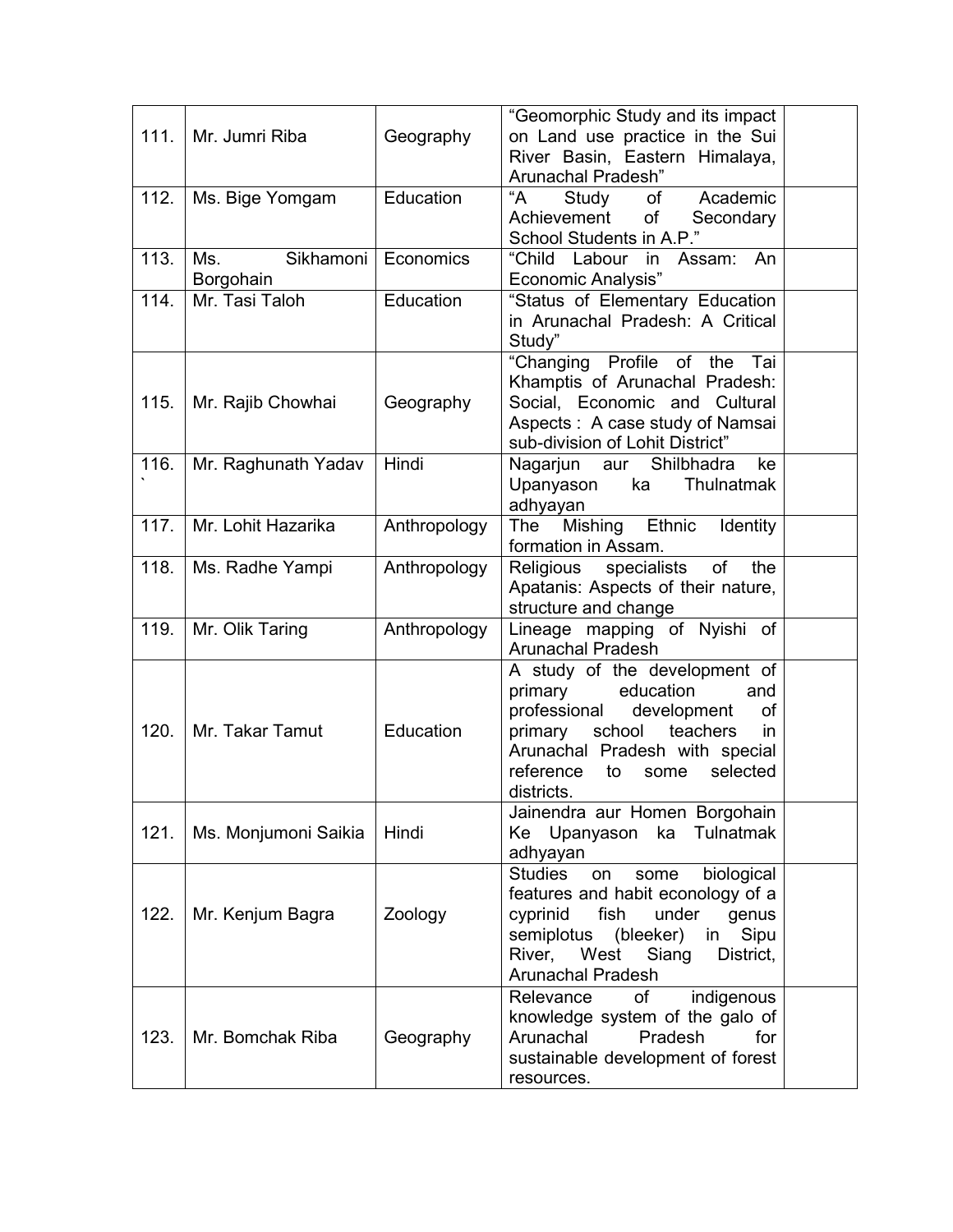| 124. | Mr. Khirod Kr. Phukan         | Commerce             | Cooperative<br>in.<br>movement<br>Arunachal Pradesh- A study on<br>Arunachal Pradesh cooperative<br>marketing and supply federation<br>Itd.                                                     |  |
|------|-------------------------------|----------------------|-------------------------------------------------------------------------------------------------------------------------------------------------------------------------------------------------|--|
| 125. | Mr. S.J Khound                | Zoology              | Impact of industial effluents of the<br>water quality and<br>planktonic<br>diversity of Disang river<br>at<br>Namrup in Assam.                                                                  |  |
| 126. | Mr. Pranab Saikia             | Education            | Environement<br>awareness<br>and<br>attitude towards<br>environment<br>education among the college<br>and<br>teachers<br>students<br>in.<br>Arunachal Pradesh and Assam: A<br>comparative study |  |
| 127. | Mr. Tage Habung               | History              | Gorra: Socio-Religious Institution<br>of the Apatanis                                                                                                                                           |  |
| 128. | Ms. Pramila Devi              | Education            | Universalization of<br>elementary<br>Sarva<br>Shiksha<br>education and<br>Abhiyan: A critical study with<br>special reference to Sonitpur dist.<br>Of Assam                                     |  |
| 129. | Mr. Ona Apang                 | <b>Botany</b>        | Revisionary studies on the genus<br>dendrobium SW (Orchidaceae) in<br>A.P                                                                                                                       |  |
| 130. | Jagannath<br>Mr.<br>Upadhyaya | Political<br>science | Students politics in Assam: A<br>case study of all Assam Nepali<br>students union                                                                                                               |  |
| 131. | Mr. Brajen Das                | Economics            | Economics of protected<br>area<br>Tourism-A<br>study<br>of<br>Manas<br>National Park of Assam                                                                                                   |  |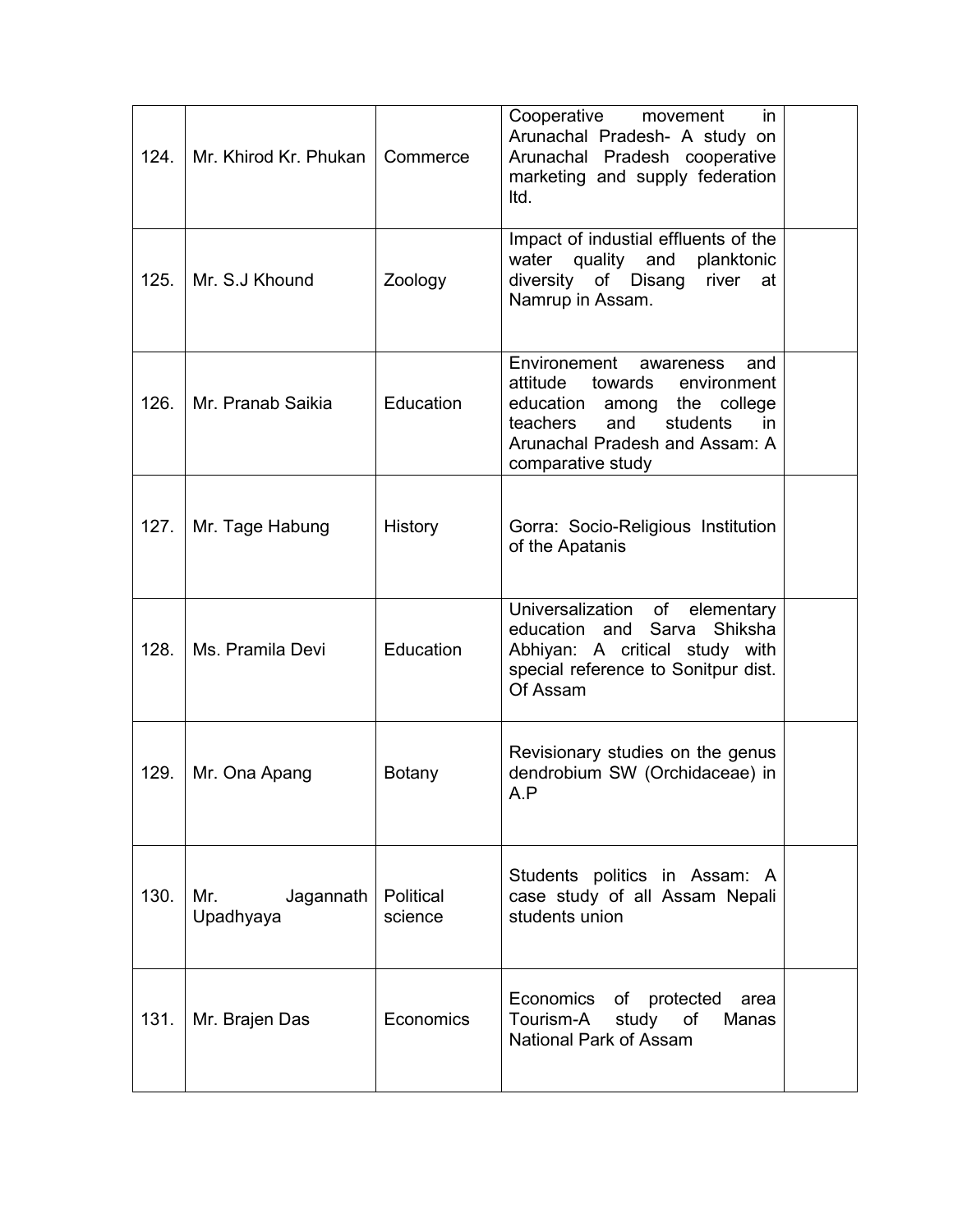| 132. | Ms. Moushumi Das          | Zoology       | A study on endometrial protein<br>and haptic enzymes in response<br>to traditional herbal preparation<br>for abortifacient effect                                     |  |
|------|---------------------------|---------------|-----------------------------------------------------------------------------------------------------------------------------------------------------------------------|--|
| 133. | Mr.Boni Amin Laskar       | Zoology       | the<br>habitat<br>Investigation<br>on<br>ecology and<br>in-situreproductive<br>Neolissochilus<br>strategyof<br>Hexagonolepis(McClelland)<br>in.<br>Arunachal Pradesh. |  |
| 134. | Mr.Sailajananda<br>Saikia | Geography     | employment<br>Income<br>and<br>generation through muga culture<br>in the siang region of A.p                                                                          |  |
| 135. | Ms.Swapnali Gogoi         | Geography     | Flugio-Geomorphological<br>characteristics of Jiadhal<br>river<br>basin and their inpact on human<br>occupancy                                                        |  |
| 136. | Mr. Gomo Karbak           | P/science     | Decentralization, Panchayati Raj<br>and rural development in A.P: A<br>study of west siang district                                                                   |  |
| 137. | Mr. Kirto Loyi            | Geography     | Role of panchayats in community<br>based disaster management- A<br>case study of west siang district in<br>A.P                                                        |  |
| 138. | Ms. Purnima Gogoi         | <b>Botany</b> | Selection of efficient vesicular-<br>arbuscular mycorrihizal (AM) fungi<br>for piper longumL                                                                          |  |
| 139. | Ms. Oyi Dai               | <b>Botany</b> | Effects of Am inoculation and soul<br>amendment<br>growth<br>on.<br>of chilli(Capsicum<br>performance<br>Frutscens L)                                                 |  |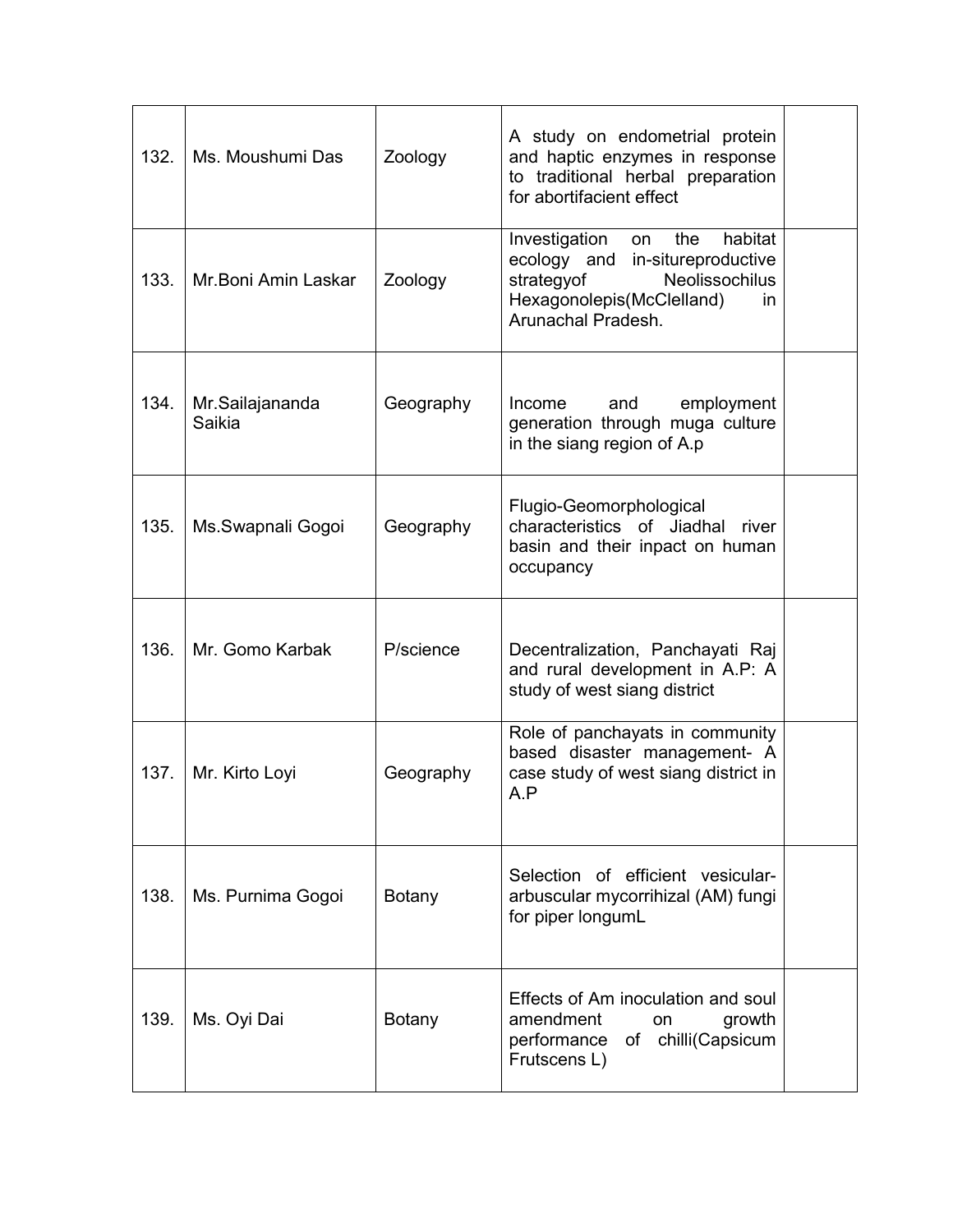| 140. | Mr. Pranjiv Goswami                  | Zoology          | Effect of polygonum hydropiper<br>endometrial<br>root<br>extract on<br>protein expression during pre and<br>post implantation period in female<br>albino rat                  |  |
|------|--------------------------------------|------------------|-------------------------------------------------------------------------------------------------------------------------------------------------------------------------------|--|
| 141. | Mr. Amulya Kr. Saikia                | Zoology          | artificial<br><b>Breeding</b><br>biology and<br>propagation<br><b>of</b><br>channa<br>punctatus(Bloch) with emphasis<br>its rearing<br>field<br>rice<br>on<br>in<br>ecosystem |  |
| 142. | Mr. Bijoy Bora                       | Education        | Quality elementary education and<br>sarva shiksha abhiyan: A status<br>study of Lakhimpur distt.of Assam<br>20.04.11                                                          |  |
| 143. | Ms. Jahnabee Lahkar<br><b>Boruah</b> | Education        | Academic achievement motivation<br>and modernity attitude: A study on<br>the tribal secondary students in<br>Assam                                                            |  |
| 144. | Mr. Ashok Kr. Sharma                 | Commerce         | A study on LIC housing finance<br>LTD. With special reference to<br>Kamrup distt. Of Assam                                                                                    |  |
| 145. | Mr. Wangrao Taidong                  | <b>T/Studies</b> | Changing agrarian situation of the<br>Longchangs: A study on the sub-<br>group of Tangsas of A.P                                                                              |  |
| 146. | Ms. Jumyir Basar                     | <b>AITS</b>      | A study of indigenous knowledge<br>system in development policies<br>and<br>programmes with special<br>reference<br>to<br>resource<br>management by the Galo of A.P           |  |
| 147. | Mr. Nabam Naka Hina                  | P/science        | Customary laws of the Nishing: A<br>study in social geography                                                                                                                 |  |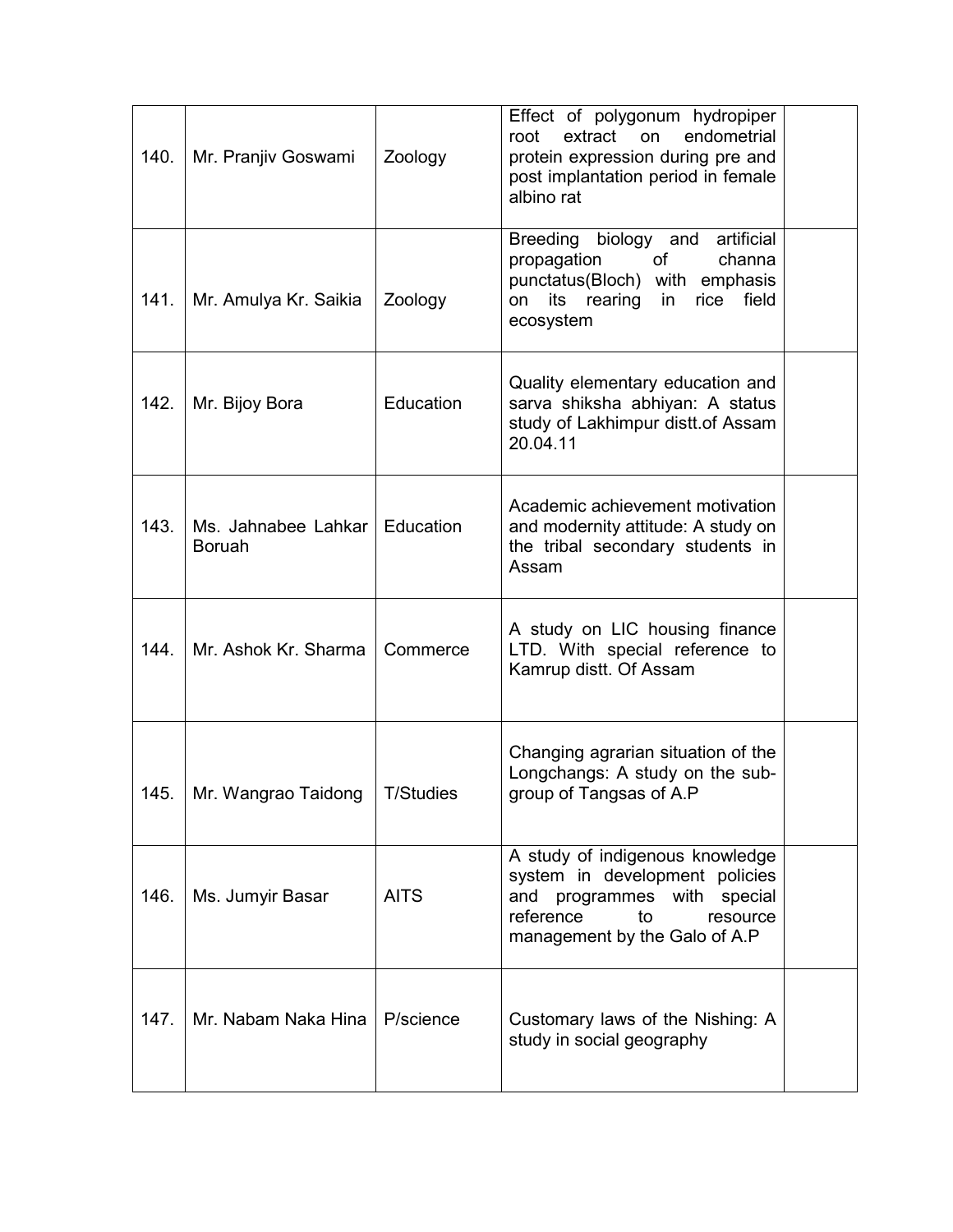| 148. | Mr. David Pertin                   | Geography     | puroiks<br>Arunachal<br>The<br>of<br>Pradesh: A<br>study<br>social<br>in<br>geography                                                        |  |
|------|------------------------------------|---------------|----------------------------------------------------------------------------------------------------------------------------------------------|--|
| 149. | Mr. Tabang Mibang                  | P/Science     | Social capital among the tribes of<br>Arunachal Pradesh: A case study<br>of the Adis of East Siang distt.                                    |  |
| 150. | Mr.<br>Lakshinandan<br><b>Nath</b> | Education     | Status and problems of education<br>among tea tribes of Lakhimpur<br>distt. In Assam                                                         |  |
| 151. | Mr. Krushna Chandra<br>Pradhan     | Education     | A study of adjustments and<br>anxiety in visually handicapped<br>male and female adolescents in<br>Odisha                                    |  |
| 152. | Ms. Anjali Kanwar                  | <b>Botany</b> | Studies on nutrient uptakes of<br>indigenous<br>rice cultivators<br>for<br>enhanced productivity from rice<br>fish system of Apatani Plateau |  |
| 153. | Mr. Sunit Kr. Bhuyan               | Commerce      | A study of swarnajayanti gram<br>Yojna<br>(SGSY)<br>swarozgar<br>in<br>Assam with special reference to<br>Lakhimpur distt.                   |  |
| 154. | Ms. Anju Jaishi                    | Zoology       | Experimental validation of fertility<br>regulation and toxicological effect<br>of crude root extract of piper L on<br>female albino rat      |  |
| 155. | Ms.<br>Maquesura<br>Khatun         | Economics     | Sources of income, patterns of<br>consumption, savings and poverty<br>in rural Assam                                                         |  |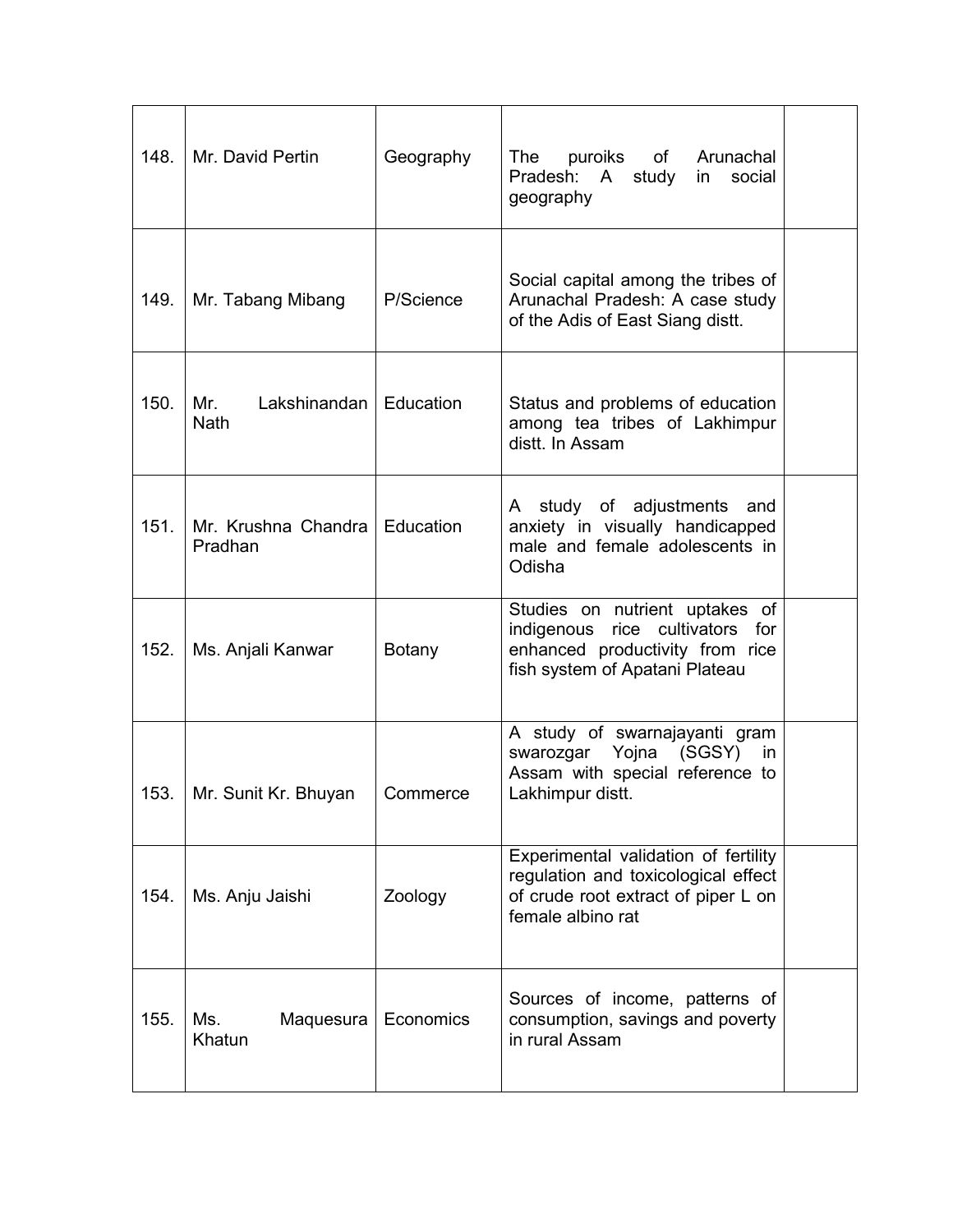| 156. | Mr.<br>Khangembam<br>Arundas Singh | Economics     | Infrastructure<br>Economic<br>and<br>Development in Manipur. A study<br>of Inter Distt. Disparities                                                                        |  |
|------|------------------------------------|---------------|----------------------------------------------------------------------------------------------------------------------------------------------------------------------------|--|
| 157. | Mr. Bhaskar Saikia                 | <b>Botany</b> | Studies on Genus Dioscorea in<br>Arunacahal<br>Pradesh:<br>A<br>Systematic approach                                                                                        |  |
| 158. | Mr. Jommi Loyi                     | History       | Intervention<br>Colonial<br>into<br>Adi<br>Area(1825-1947)                                                                                                                 |  |
| 159. | Mr. Rajiv Miso                     | History       | Aspects<br>of<br>society,<br>Economy, Polity and culture of Idu<br>Mishmis: A Historical Outline upto<br>1947                                                              |  |
| 160. | Mr. Rima Taipodia                  | <b>Botany</b> | Ecological effect of Planting Time,<br>Fertility Levels and Phosphate<br>Solubilizing Bacteria on Growth<br>and Yield of Winter Maize(Zea<br>Mays L) after Harvesting Rice |  |
| 161. | Mr. Tarun Mene                     | Anthropology  | Suicide among the Idu Mishmi<br>Tribe of A.P                                                                                                                               |  |

The following table indicates the list of M.Phil scholars of Rajiv Gandhi University.

| гіч. 4     |                                     |             |                                                                                            |      |
|------------|-------------------------------------|-------------|--------------------------------------------------------------------------------------------|------|
| SI.<br>No. | the I<br>Name of<br><b>Scholars</b> | subject     | Title of the thesis                                                                        | Year |
|            | Tayeng, Pokling                     | <b>AITS</b> | Role of Forest in the Socio-<br>Economic Life of the Padams of<br><b>Arunachal Pradesh</b> | 1996 |
|            |                                     |             | Agricultural Modernization<br>and                                                          |      |

 $Find 2$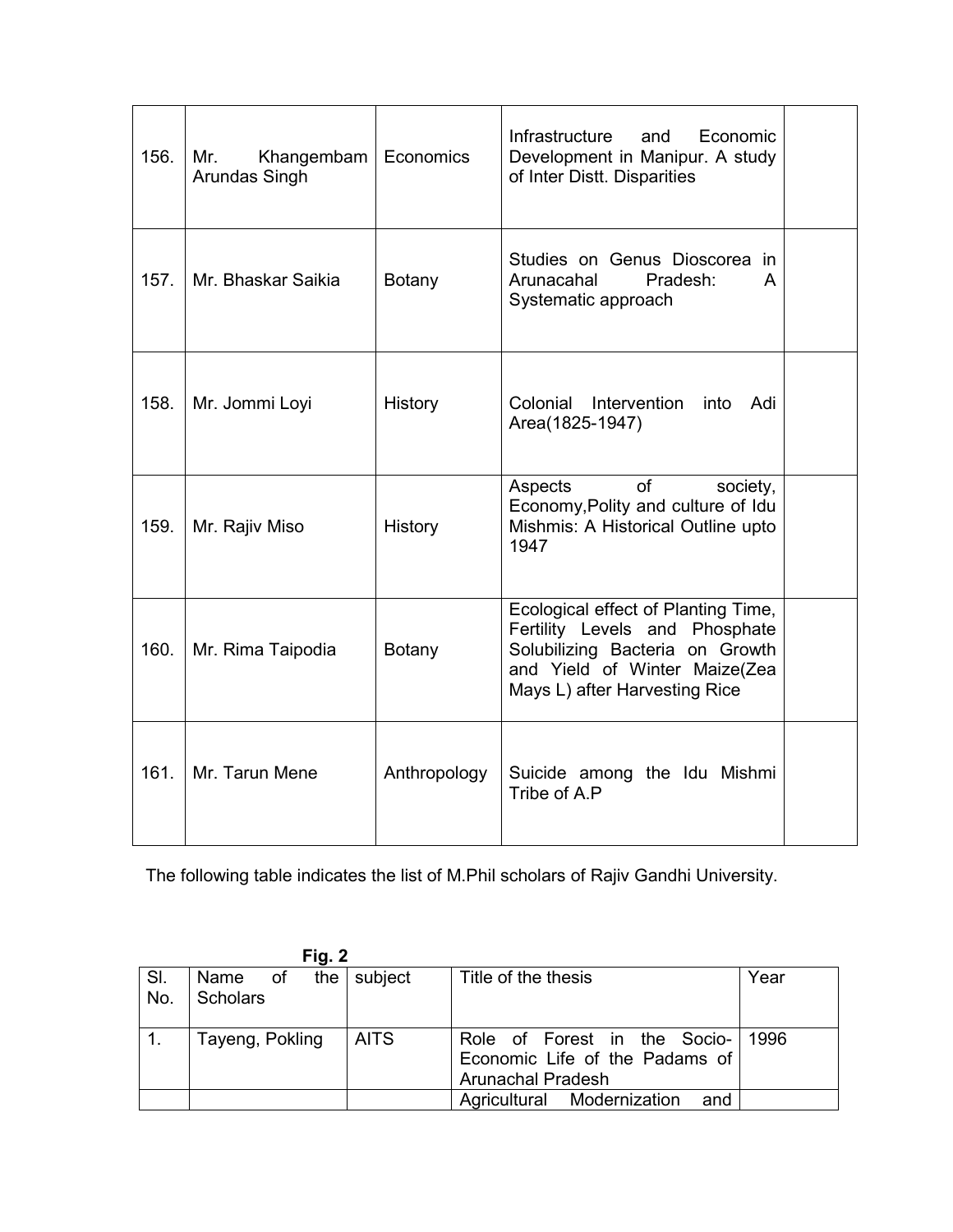| 2.  | Sonam, Vijay              | <b>AITS</b> | Tribal Development - A case<br>study on Nishing Tribe of Bameng<br>Circle East Kameng<br>District,<br>Arunachal Pradesh.                             | 1996 |
|-----|---------------------------|-------------|------------------------------------------------------------------------------------------------------------------------------------------------------|------|
| 3.  | Nath, Deepak              | <b>AITS</b> | Economic Life of the Apatanis of<br>Arunachal Pradesh - A study of<br>continuity and Change.                                                         | 1996 |
| 4.  | Nabam<br>Rikam,<br>Tadar  | <b>AITS</b> | Socio-Cultural Life of the Nishings<br>(A Case study of Sagalee and<br>Mengio Circles of Papum Pare<br>District, Arunachal Pradesh)                  | 1997 |
| 5.  | Riddi, Ashan              | <b>AITS</b> | Indigenous<br>Institutions<br>of<br>the<br>Tagins (A case study of Dumporijo<br>Circle of Upper Subansiri District,<br>Arunachal Pradesh)            | 1997 |
| 6.  | Helina<br>Nang,<br>Mantaw | <b>AITS</b> | Poverty Alleviation Programmes<br>and Tribal Development (A case<br>study of the Khampti Tribe).                                                     | 1997 |
| 7.  | Das, Samhita              | <b>AITS</b> | Impact of Urbanization on the<br>Nishing of Arunachal Pradesh (A<br>Case Study of two villages under<br>Papum Pare District of Arunachal<br>Pradesh. | 1997 |
| 8.  | Azu, Taw                  | <b>AITS</b> | Women in Nishing Society (a Case<br>study of Yachuli Circle of Lower<br>Subansiri<br>District,<br>Arunachal<br>Pradesh.                              | 1998 |
| 9.  | Tanu<br>Gogoi,<br>Saikia  | <b>AITS</b> | Traditional Political Institutions of<br>the Noctes of Tirap District.                                                                               | 1998 |
| 10. | Eshi, Koge                | <b>AITS</b> | Changing Agrarian Economy of<br>the Galos - A Study of two villages<br>under West Siang<br>District of<br>Arunachal Pradesh.                         | 1998 |
| 11. | Baruah, Bulu              | <b>AITS</b> | Teaching, Learning, Technology<br>Student's Achievement in<br>and<br>Schools of Arunachal Pradesh.                                                   | 1998 |
| 12. | Kaye, Tasi                | <b>AITS</b> | Role<br>of Rural<br>Bank for the<br>Development of Rural Sector in<br>Arunachal Pradesh (A case study<br>of APRB Lumpo Branch).                      | 1999 |
| 13. | Tayeng, Monshi            | <b>AITS</b> | Agricultural Practices among the<br>Padams: A case study of Roing<br>Circle of Dibang Valley District,<br>Arunachal Pradesh.                         | 1999 |
| 14. | Bezbaruah, Mitali         | <b>AITS</b> | Village Economy in Transition: A<br>case study of Nyishis<br>under<br>Papum Pare District of Arunachal<br>Pradesh                                    | 1999 |
| 15. | Ete, Minto                | <b>AITS</b> | Problems and prospects of Fruit<br>Processing Industry in Arunachal                                                                                  | 1999 |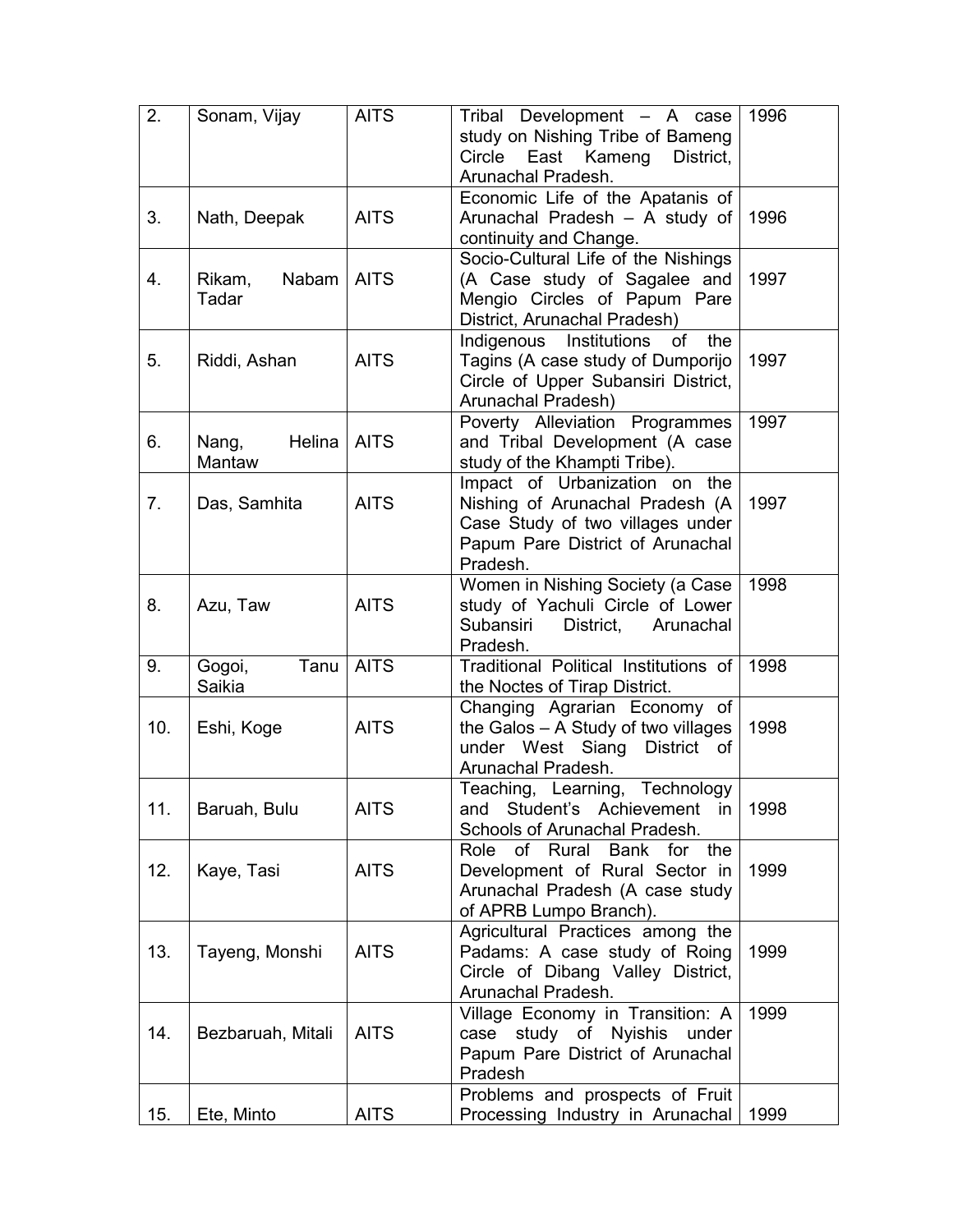|     |                  |             | (A)<br>Pradesh<br>case<br>study<br>of                            |      |
|-----|------------------|-------------|------------------------------------------------------------------|------|
|     |                  |             | Arunachal Horticultural Processing                               |      |
|     |                  |             | Industries limited, Nigmoi).                                     |      |
| 16. | Gao, Ocean       | <b>AITS</b> | Kebang of the Minyongs (A case<br>study of Pangin circle of East | 1999 |
|     |                  |             | District,<br>Siang<br>Arunachal                                  |      |
|     |                  |             | Pradesh).                                                        |      |
|     |                  |             | Social Life of the Tangsas (A case                               |      |
| 17. | Thamphang,       | <b>AITS</b> | of<br>Kharsang Circle,<br>study                                  | 1999 |
|     | Ongtang          |             | Changlang District of Arunachal                                  |      |
|     |                  |             | Pradesh)<br>Disintegration of Namda Tradition:                   |      |
| 18. | Lahon, Rupjyoti  | <b>AITS</b> | A case study of the Nyishis of                                   | 1999 |
|     |                  |             | Doimukh area under Papum Pare                                    |      |
|     |                  |             | <b>District of Arunachal Pradesh</b>                             |      |
|     |                  |             | Traditional Social Institutions (A                               |      |
| 19. | Dameng,          | <b>AITS</b> | case study on the Millangs of                                    | 2000 |
|     | Danggen          |             | Upper Siang District of Arunachal<br>Pradesh)                    |      |
|     |                  |             | Aspects of Traditional Economy of                                |      |
| 20. | Tapak, Tapang    | <b>AITS</b> | the Minyongs (A case study of                                    | 2000 |
|     |                  |             | Rebo Perging Circle of East Siang                                |      |
|     |                  |             | District of Arunachal Pradesh).                                  |      |
| 21. |                  |             | Aspects of Social Life of the                                    |      |
|     | Talom, Talut     | <b>AITS</b> | Minyongs (A case<br>study of<br>Sille/Oyan Circle of East Siang  | 2000 |
|     |                  |             | District of Arunachal Pradesh)                                   |      |
|     |                  |             | Scenario<br>the<br>Educational<br>of                             |      |
| 22. | Komji,<br>Nangom | <b>AITS</b> | Tagins (a study of three village                                 | 2000 |
|     | Uli              |             | under Upper Subansiri District                                   |      |
|     |                  |             | Arunachal Pradesh).<br>Understanding Nyishi Marriages: A         |      |
| 23. | Rangmo, Kata     | <b>AITS</b> | study of five villages under East                                | 2000 |
|     |                  |             | Kameng District of Arunachal                                     |      |
|     |                  |             | Pradesh.                                                         |      |
|     |                  |             | Forest and Tribe: Study of the Hill                              |      |
| 24. | Laa, Ribe        | <b>AITS</b> | Miris of Upper Subansiri District of<br><b>Arunachal Pradesh</b> | 2000 |
|     | Tatung, Tage     | <b>AITS</b> | A Study of the Dynamics<br>0f                                    |      |
| 25. |                  |             | Agricultural Practices among the                                 | 2000 |
|     |                  |             | <b>Apatanis of Arunachal Pradesh</b>                             |      |
|     |                  |             | A study on the Emergence of                                      |      |
| 26. | Padung, Egul     | <b>AITS</b> | Pasighat<br>A study of Employment structure                      | 2000 |
| 27. | Phukan,          | <b>AITS</b> | income in<br>Arunachal<br>and<br>an                              | 2001 |
|     | Purneswar        |             | Village (A case study of Rayang                                  |      |
|     |                  |             | Village under Ruksin circle of East                              |      |
|     |                  |             | Siang District).                                                 |      |
|     |                  |             | Impact of Natural Disaster<br>on                                 |      |
| 28. | Perme, Allan     | <b>AITS</b> | Human Population: A case study                                   | 2001 |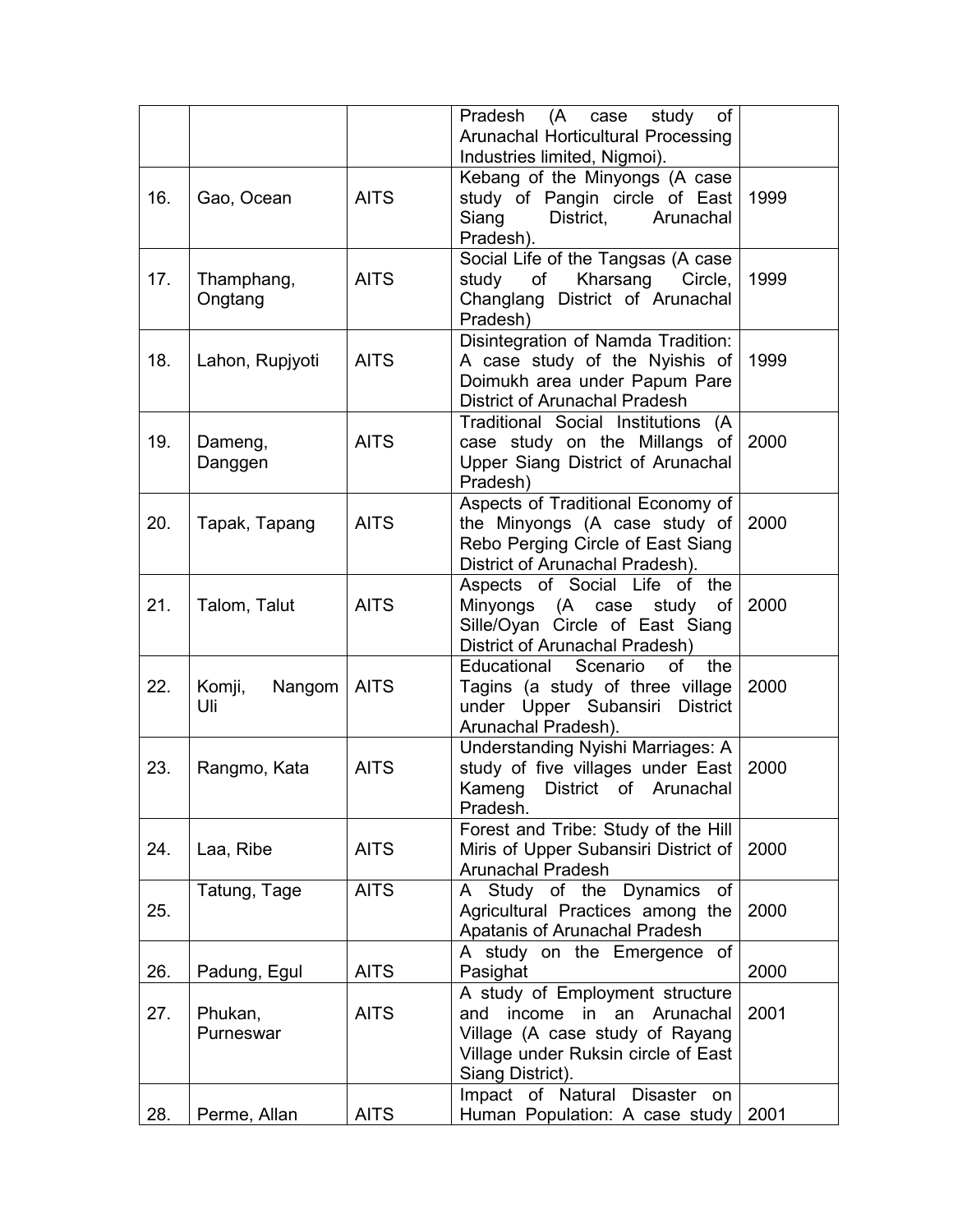|     |                           |             | of recent flash flood in Siang River<br>under East Siang<br><b>District</b><br>οf<br><b>Arunachal Pradesh</b>                               |      |
|-----|---------------------------|-------------|---------------------------------------------------------------------------------------------------------------------------------------------|------|
| 29. | Drema, Tsering            | <b>AITS</b> | Emergence of Sacred Places<br>among the Monpas of Arunachal<br>Pradesh.                                                                     | 2001 |
| 30. | Yangjom, Tsering          | <b>AITS</b> | Social Life of the Monpa:<br>$\mathsf{A}$<br><b>Buddhist Community of Tawang</b>                                                            | 2001 |
| 31. | Won<br>Pomoung,<br>Khyo   | <b>AITS</b> | Social Life of the Singphos (A<br>case study of Bordumsa circle in<br>Changlang District of Arunachal<br>Pradesh).                          | 2001 |
| 32. | Wangpan,<br>Sompha        | <b>AITS</b> | Inter-Linkages between the Forest<br>and Tribe: A study of the Wanchos<br>of Arunachal Pradesh                                              | 2001 |
| 33. | Loyi, Jommi               | <b>AITS</b> | Aspects of the Social Institution of<br>the Galos (a Case study of Along<br>Circle in West Siang District,<br>Arunachal Pradesh)            | 2001 |
| 34. | Raji, Bijay               | <b>AITS</b> | Customary Laws of the Tagins (A<br>case study of Daporijo Circle,<br>Subansiri<br>Upper<br><b>District</b><br>οf<br>Arunachal Pradesh.      | 2001 |
| 35. | Anu, Joram                | <b>AITS</b> | The Role of Arunachal Pradesh<br>Khadi and Village Industries Board<br>in Rural Industrialization (A case<br>study of Papum Pare district). | 2001 |
| 36. | Lego, Kaling              | <b>AITS</b> | Some aspects of the Social Life of<br>the Padams (a case study of<br>Memo Circle, East Siang District,<br>Arunachal Pradesh.                | 2002 |
| 37. | Bagra, Kenbom             | <b>AITS</b> | Some Aspect of Galo Culture with<br>special reference to West Siang<br>District Arunachal Pradesh.                                          | 2002 |
| 38. | Tari, Narang              | <b>AITS</b> | <b>Buliang of the Apatanis</b>                                                                                                              | 2002 |
| 39. | Duggong, Papang           | <b>AITS</b> | A study on Shifting Cultivation of<br>Ashings<br>of Upper Siang<br>the<br>District, Arunachal Pradesh.                                      | 2002 |
| 40. | Philley, Penden           | <b>AITS</b> | A study on the Economic Life of<br>the Membas.                                                                                              | 2002 |
| 41. | Pranab<br>Gogoi,<br>Jyoti | <b>AITS</b> | Social Reality on Oral Literature                                                                                                           | 2002 |
| 42. | Kenglang, Malpa           | <b>AITS</b> | Social<br><b>Relations</b><br>Study<br>on<br>A<br>Three<br>Sub-groups<br>among<br>of<br>Tangsa                                              | 2002 |
| 43. | Gamlin, Mido              | <b>AITS</b> | Linkages<br>between<br>Forest<br>and<br><b>Tribes</b>                                                                                       | 2002 |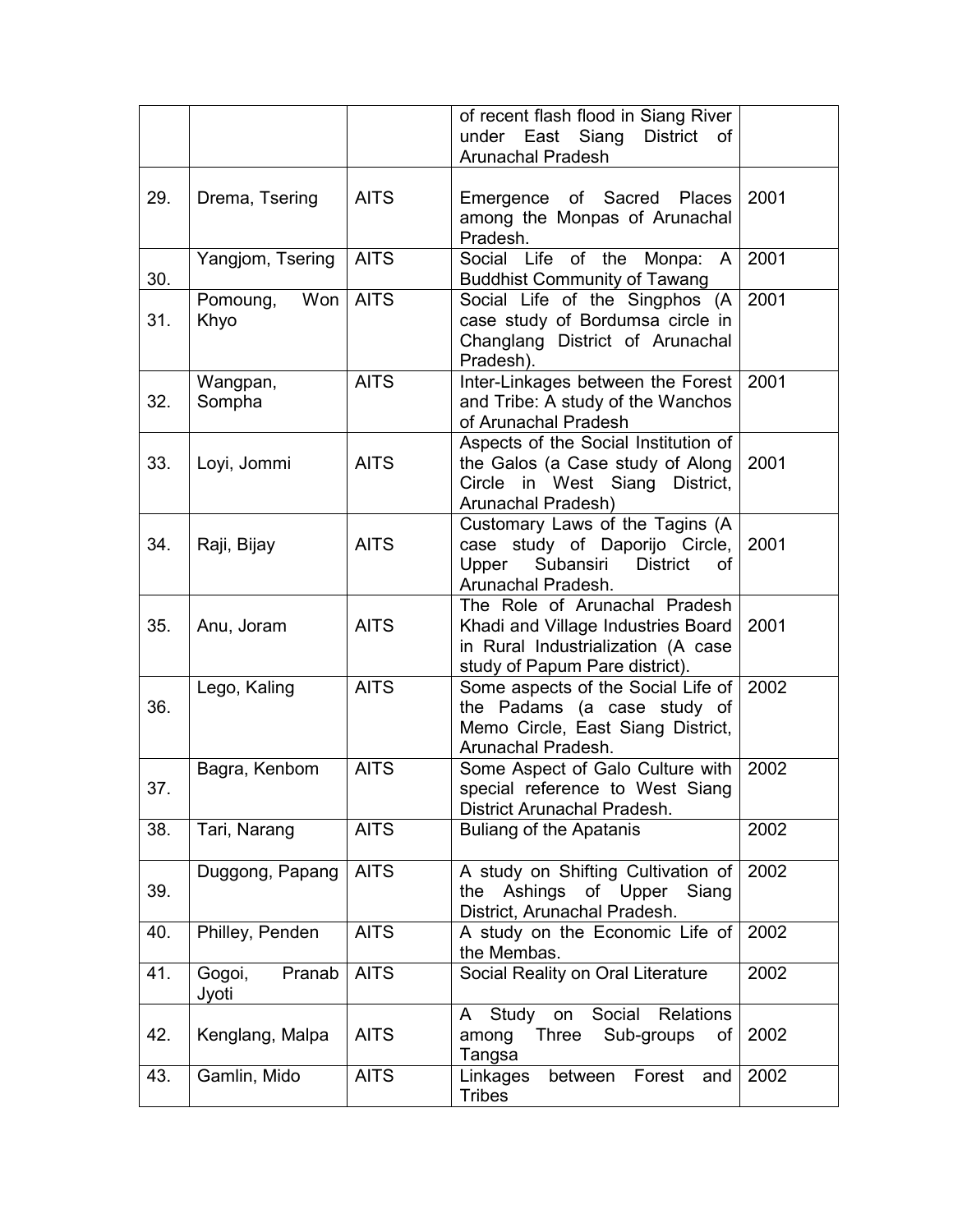| 44. | Nimachow, Gibji        | <b>AITS</b> | Forest and Tribe: A Study on Akas<br>of A.P.                                                                                                     | 2002 |
|-----|------------------------|-------------|--------------------------------------------------------------------------------------------------------------------------------------------------|------|
| 45. | Norbu, Leki            | <b>AITS</b> | Utilization and Management of<br>Animal Resource by the Monpas<br>of A.P.                                                                        | 2002 |
| 46. | Deki Pema              | <b>AITS</b> | Life<br><b>of</b><br>Socio-Economic<br>the<br>Monpas                                                                                             | 2003 |
| 47. | Khetey, Khetoan        | <b>AITS</b> | Traditional Polity of the Noctes:<br><b>Continuity and Change</b>                                                                                | 2003 |
| 48. | Mounglang,<br>Ongpulam | <b>AITS</b> | Dynamics of Land Relations and<br>its Impact on Socio-Economic Life<br>of the Khamptis of Arunachal<br>Pradesh                                   | 2003 |
| 49. | Jome, Doji             | <b>AITS</b> | Problems and Prospects of Small<br>Scale Industries in Arunachal<br>Pradesh                                                                      | 2003 |
| 50. | Tok, Kumar             | <b>AITS</b> | A Study of Arunachal Pradesh<br>State Ciooperative Apex Bank Ltd.<br>Its growth, management and credit<br>advances.                              | 2003 |
| 51. | Taring, Olik           | <b>AITS</b> | Dynamics of Nyishi Lineages: A<br>study on Village Restaring                                                                                     | 2003 |
| 52. | Manyu, Dimso           | <b>AITS</b> | Understanding Indigenous Trade:<br>A study on the Roles of a few<br>Mishmi Clans of District Lohit,<br><b>Arunachal Pradesh</b>                  | 2003 |
| 53. | Saikia, Pranab         | <b>AITS</b> | Problems of girls Education: A<br>case study                                                                                                     | 2003 |
| 54. | Lego, Kalen            | <b>AITS</b> | The production, exchange and<br>distribution system of Adi village: A<br>case study of Ngopik village under<br>Mebo Circle, East Siang District. | 2003 |
| 55. | Mibang, Tabang         | <b>AITS</b> | Impact of Panchayati<br>Raj<br>on<br>Kebang of the Minyongs.                                                                                     | 2003 |
| 56. | Taism, Kamjai          | <b>AITS</b> | The Tangsa Traditional Polity in<br>Transition                                                                                                   | 2004 |
| 57. | Maihu, Mamai           | <b>AITS</b> | study<br>Rangfra:<br>$\mathsf{A}$<br>the<br>on<br>institutionalization of indigenous<br>faith.                                                   | 2004 |
| 58. | Kakki, Murnya          | <b>AITS</b> | Customary Laws<br>Marriage<br>of<br>among the Galos.                                                                                             | 2004 |
| 59. | Lengkam, Putoli        | <b>AITS</b> | Women in Padam Society                                                                                                                           | 2004 |
| 60. | Soring, Taba           | <b>AITS</b> | Crime, Punishment and<br>village<br>Authority in<br>Nyishi<br>Traditional<br>Community                                                           | 2004 |
| 61. | Meso, Rajiv            | <b>AITS</b> | Priesthood among the Idu Mishmis<br>(A case study of Idu Mishmis of<br>Arunachal Pradesh)                                                        | 2005 |
|     | Dupak, Nisha           | <b>AITS</b> | A study on the Solung Aabang of                                                                                                                  | 2005 |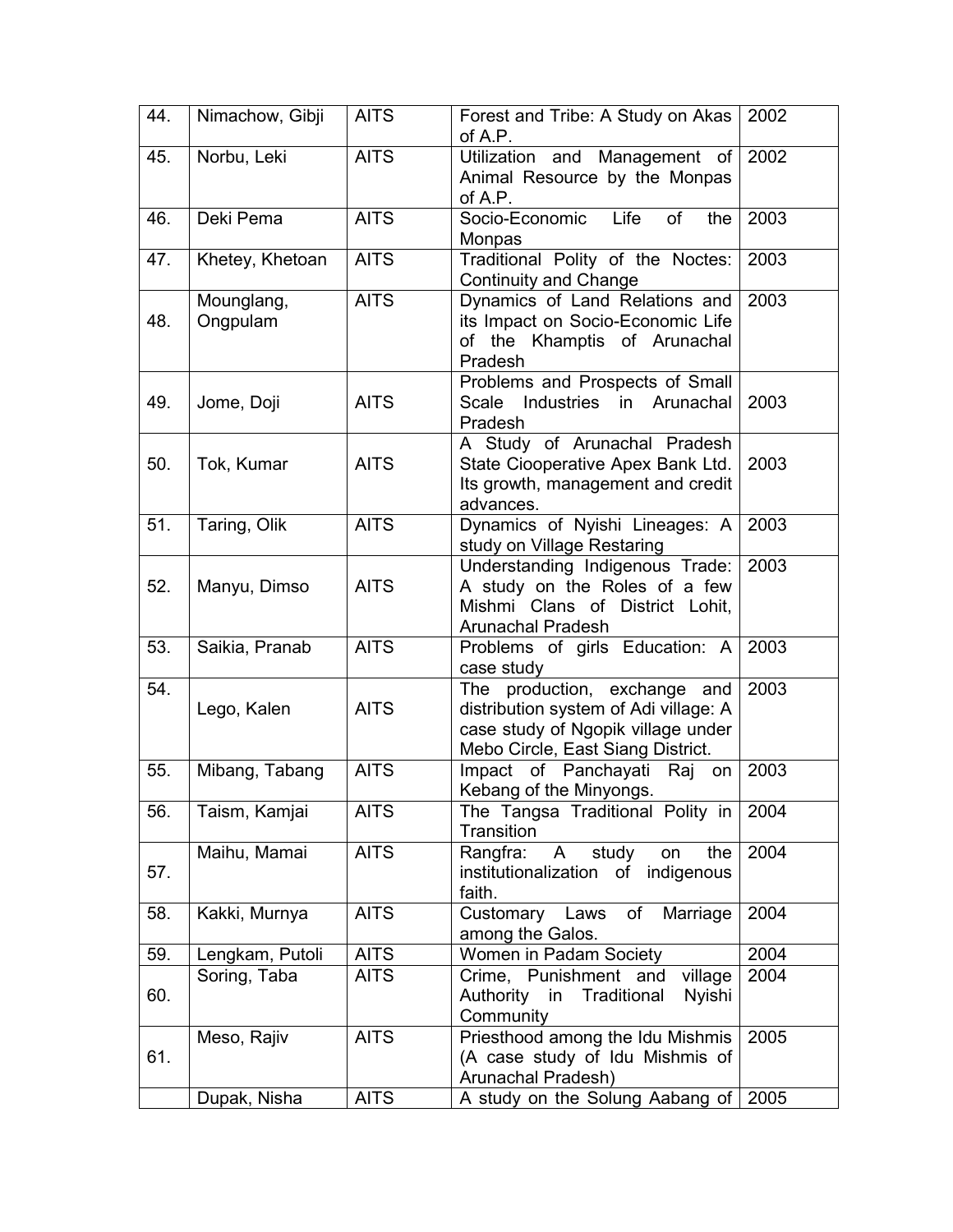| 62. |                 |             | the Adis: A case study of Pangin<br>of East Siang<br>circle<br>District,<br>Arunachal Pradesh.                                                          |      |
|-----|-----------------|-------------|---------------------------------------------------------------------------------------------------------------------------------------------------------|------|
| 63. | Singpho, Nongia | <b>AITS</b> | A study of folk narratives of the<br>Singphos of Arunachal Pradesh                                                                                      | 2005 |
| 64. | Gyatso, Wangda  | <b>AITS</b> | study of employment and<br>$\mathsf{A}$<br>income situation in small scale<br>(SSls)<br>industries<br>in<br>Tawang<br>District of Arunachal Pradesh     | 2005 |
| 65. | Jabang, Gollo   | <b>AITS</b> | An Ethnographic study on the<br>Nyishi kinship system                                                                                                   | 2005 |
| 66. | Habung, Tage    | <b>AITS</b> | Gorra: A traditional socio-religious<br>institution of the Apatanis (a case<br>study of Tajan Village)                                                  | 2005 |
| 67. | Mite, Yami      | <b>AITS</b> | Social organization of the Hillmiris:<br>A case study of Daporijo circle of<br>Subansiri<br>Upper<br><b>District</b><br><b>of</b><br>Arunachal Pradesh. | 2005 |
| 68. | Taram, Sanjay   | <b>AITS</b> | A study of Folklores from the<br>Komkars of Upper Siang District,<br><b>Arunachal Pradesh</b>                                                           | 2006 |
| 69. | Yarang, Punyo   | <b>AITS</b> | Dapo: Social control mechanism of<br>the Apatanis                                                                                                       | 2006 |
| 70. | Gao, Kokom      | <b>AITS</b> | and<br>socio-economic<br>Ecological<br>implications of hunting practice of<br>Adis                                                                      | 2006 |
| 71. | Goutam, Dilip   | <b>AITS</b> | Socio-economic<br>life<br><b>of</b><br>Idu<br>Mishmis: A case study of Roing<br>and Korunu circles                                                      | 2006 |
| 72  | Mene, Tarun     | <b>AITS</b> | Suicides among the Idu Mishmis:<br>An Anthropological study of the<br>tribe of Arunachal Pradesh                                                        | 2006 |
| 73. | Riba, Mibi      | <b>AITS</b> | Mopin Festival of the Galos: A<br>study on continuity and change                                                                                        | 2006 |
| 74. | Nani, Yadi      | <b>AITS</b> | The Migration and the settlement<br>pattern of the Apatani valley                                                                                       | 2006 |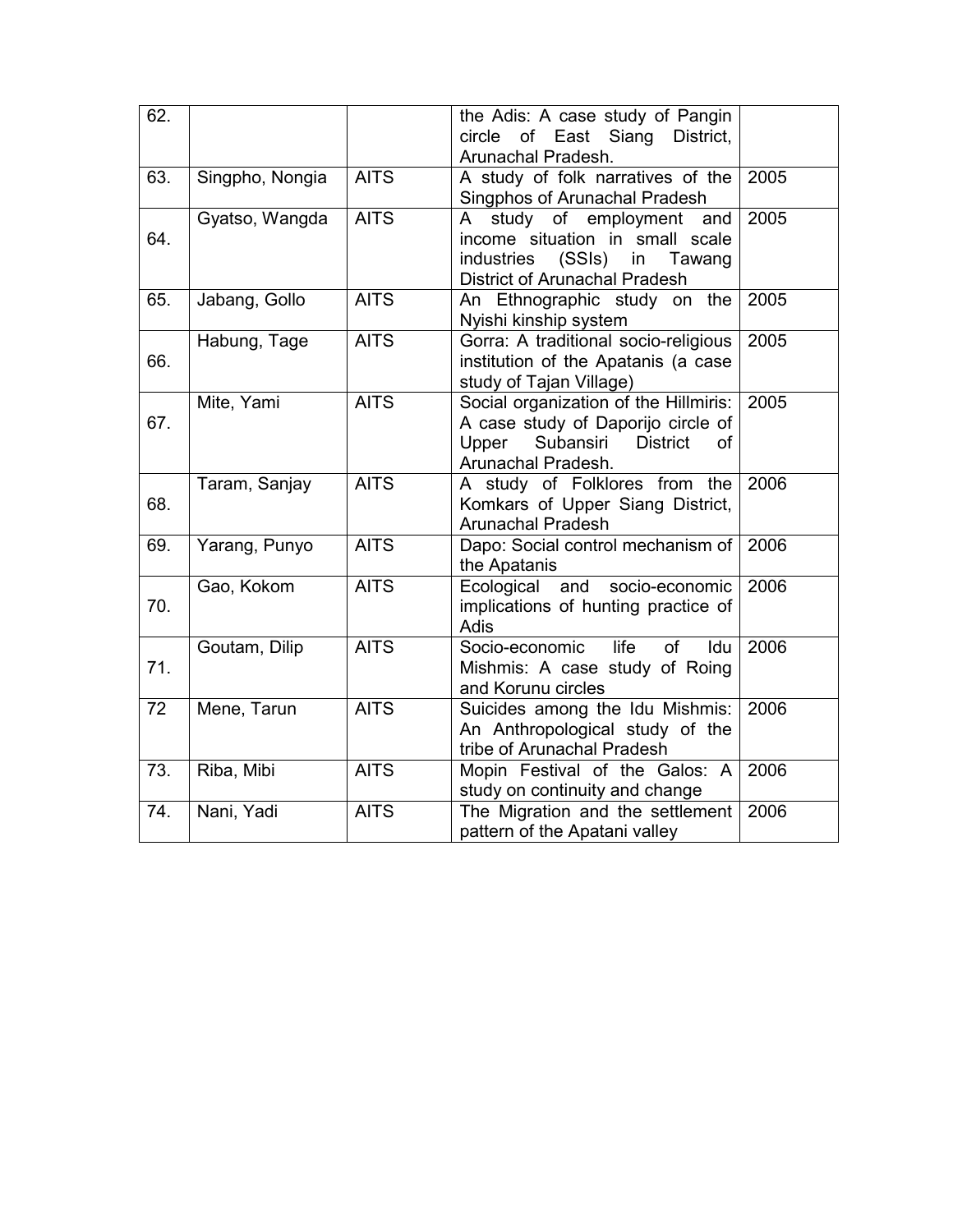| 75. | Yabyang, Koj        | <b>AITS</b> | A study on the Murung Festival of<br>Apatanis                                                                                                                   | 2006 |
|-----|---------------------|-------------|-----------------------------------------------------------------------------------------------------------------------------------------------------------------|------|
| 76. | Bangyang,<br>Chayon | <b>AITS</b> | traditional<br>$\mathsf{A}$<br>study<br>on<br>manufacturing activities: A case<br>study of Nocte tribe of Khonsa<br>circle Tirap District, Arunachal<br>Pradesh | 2006 |
| 77. | Linggi, Fames       | <b>AITS</b> | economics<br>study<br>of<br>A<br>on<br>Indigenous Industrial Activities of<br><b>Arunachal Pradesh</b>                                                          | 2006 |
| 78. | Delley, Razzeko     | <b>AITS</b> | A study of Oral Literature of the<br>Idu Mishmis with reference to<br>Myths and Legends                                                                         | 2007 |
| 79. | Chikro, Shivumso    | <b>AITS</b> | The traditional healing system of<br>Tawrah<br><b>Mishmis</b><br>Kaman<br>with<br>special reference to Shamans                                                  | 2007 |
| 80. | Rava, Takar         | <b>AITS</b> | Traditional<br>Trade<br>the<br>The<br>of<br>Tagins (A case study of Nacho<br>sub-division<br>of Upper<br>Siang<br>District, Arunachal Pradesh                   | 2007 |
| 81. | Burang, Kani        | <b>AITS</b> | Migration of the karkos and its<br>impact on the society: A case<br>study of Jengging circle of Upper<br>Siang District.                                        | 2007 |
| 82. | Dele, Sila          | <b>AITS</b> | Juvenile Delinquency in<br>Idu<br><b>Mishmi Community</b>                                                                                                       | 2007 |
| 83. | Padu, Kete          | <b>AITS</b> | Ethno Music: A case study on the<br>Galo songs and instruments                                                                                                  | 2007 |
| 84. | Gogoi, Yikham       | <b>AITS</b> | The Health Status of the Khampti<br>women: A village study                                                                                                      | 2007 |
| 85. | Bagang, Khoda       | <b>AITS</b> | Health and Healing Tradition of the<br>Nyishis of Arunachal Pradesh: An<br>anthropological<br>study<br>on<br>Indigenous Knowledge System                        | 2007 |
| 86. | Megu, Oimang        | <b>AITS</b> | Cane and Bamboo in the Life of<br>the Adis of Arunachal Pradesh: An<br>Anthropological<br>study<br><b>on</b><br>Indigenous knowledge system                     | 2007 |
| 87. | Lollen, Tunge       | <b>AITS</b> | A study of symbolism in 100 select<br>Galo proverbs                                                                                                             | 2007 |
| 88. | Tacho, Koj          | <b>AITS</b> | A study of Buliang of the Apatanis<br>in contemporary society                                                                                                   | 2007 |
| 89. | Borah, Nilakshi     | <b>AITS</b> | complex<br>study<br>of<br>sacred<br>A<br>Malinithan<br>Historical<br>in<br>a<br>Perspective.                                                                    | 2007 |
| 90. | Doley, Abani        | <b>AITS</b> | A Study of Mising Oral Literature<br>with special reference to Folk<br>Songs.                                                                                   | 2008 |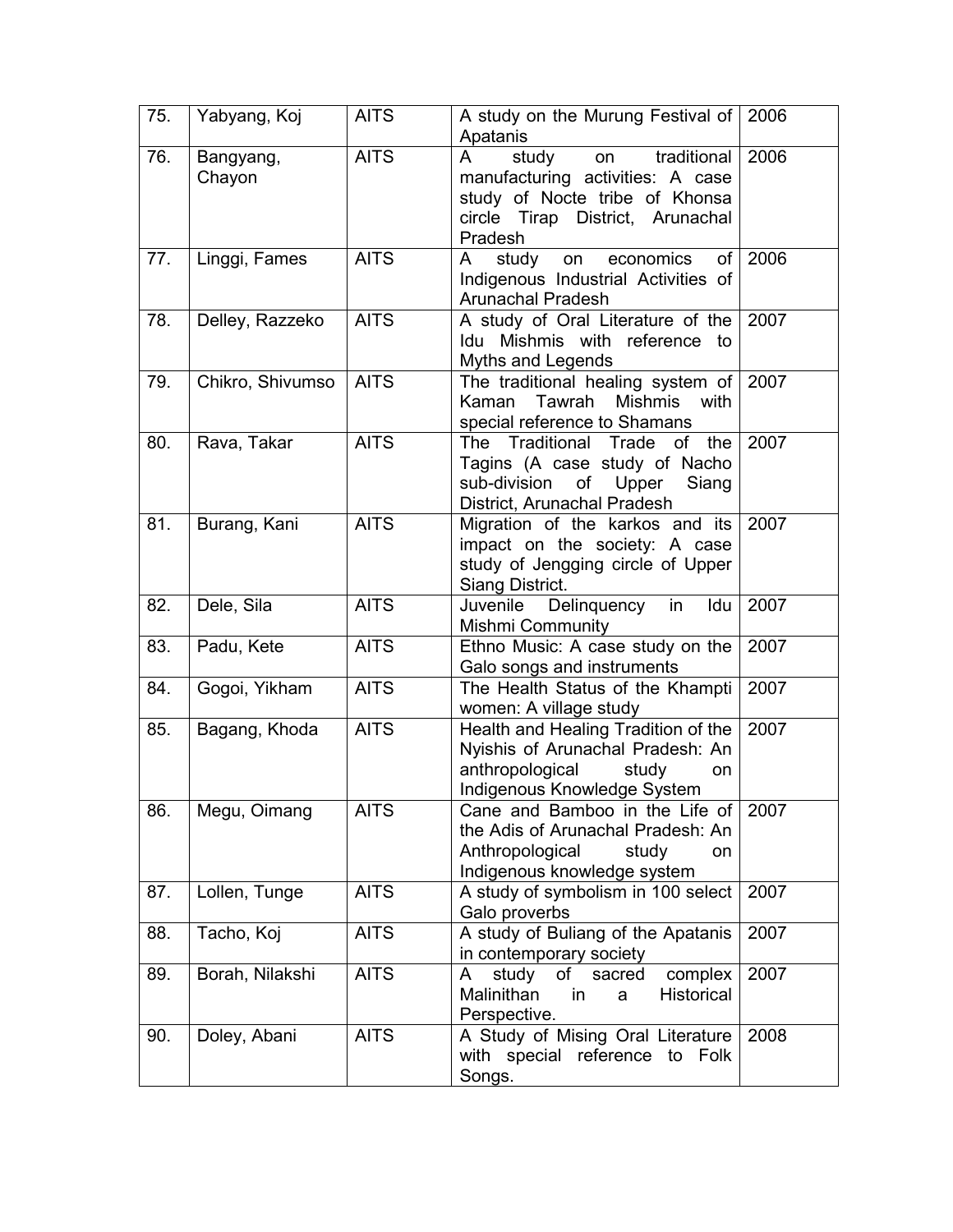| 91.  | Lowang, Chatung | <b>AITS</b> | A Study on Folksongs of the<br>Noctes of Tirap District, Arunachal<br>Pradesh.                                                         | 2008 |
|------|-----------------|-------------|----------------------------------------------------------------------------------------------------------------------------------------|------|
| 92.  | Tayeng, Deepika | <b>AITS</b> | Emergence of 'Gangging' among<br>the Adis: An Anthropological study<br>on the Institutionalization of Tribal<br>Religion.              | 2008 |
| 93.  | Santi, Hage     | <b>AITS</b> | A Demographic Study of the Hari<br>Village of Apatani Valley                                                                           | 2008 |
| 94.  | Mansai, Mikta   | <b>AITS</b> | Theatre and Society: A study on<br>'Pung'<br>of<br>the Khamptis<br>οf<br>Arunachal Pradesh.                                            | 2008 |
| 95.  | Darin, Omak     | <b>AITS</b> | A Study on the Social Group 'Adi<br>Somua'<br>and<br>their<br><b>Identity</b><br>study<br>Formation: A<br>Case<br>of<br>Namsai Circle. | 2008 |
| 96.  | Perme, Onong    | <b>AITS</b> | A Study on the Culture and<br>Process of Education in Arunachal<br>Pradesh with the Adis of East<br>Siang as case study                | 2008 |
| 97.  | Dawa, Rinchin   | <b>AITS</b> | Women's<br>Participation<br>in<br>Panchayati Raj Institutions:<br>A<br>study on the Monpas of Tawang<br>District of Arunachal Pradesh. | 2008 |
| 98.  | Sangdo, Tade    | <b>AITS</b> | A Study on Festivals and Rituals<br>of the Nyishi: A case study of East<br>District of Arunachal<br>Kameng<br>Pradesh.                 | 2008 |
| 99.  | Yadav, Ajay Kr. | <b>AITS</b> | Participation of Adi women in the<br>Panchayati Raj Institution                                                                        | 2009 |
| 100. | Nani, Anku      | <b>AITS</b> | Teaching of English Language in<br>Secondary Schools<br>of Capital<br>Complex: A critical study                                        | 2009 |
| 101. | Koyu, Bahi      | <b>AITS</b> | A Demographic Study of Fertility<br>Mortality of<br>Galos<br>And<br>οf<br>Arunachal Pradesh: A study of<br>Koyu Village.               | 2009 |
| 102. | Jamoh, Daniel   | <b>AITS</b> | Meyor:<br>An<br>Ethnographic<br><b>The</b><br>Study                                                                                    | 2009 |
| 103. | Bagra, Jombi    | <b>AITS</b> | Interpretation<br>of<br>Women<br>in<br>Patriarchy: A case study of Galo                                                                | 2009 |
| 104. | Mamung, Millo   | <b>AITS</b> | Transformation of Tribal Economy<br>workforce<br>participation<br>and<br>in.<br>Arunachal Pradesh: A Case study<br>of the Apatanis     | 2009 |
| 105  | Pandey, Puloma  | <b>AITS</b> | The Traditional way of Naming in<br><b>Tribes of Arunachal Pradesh</b>                                                                 | 2009 |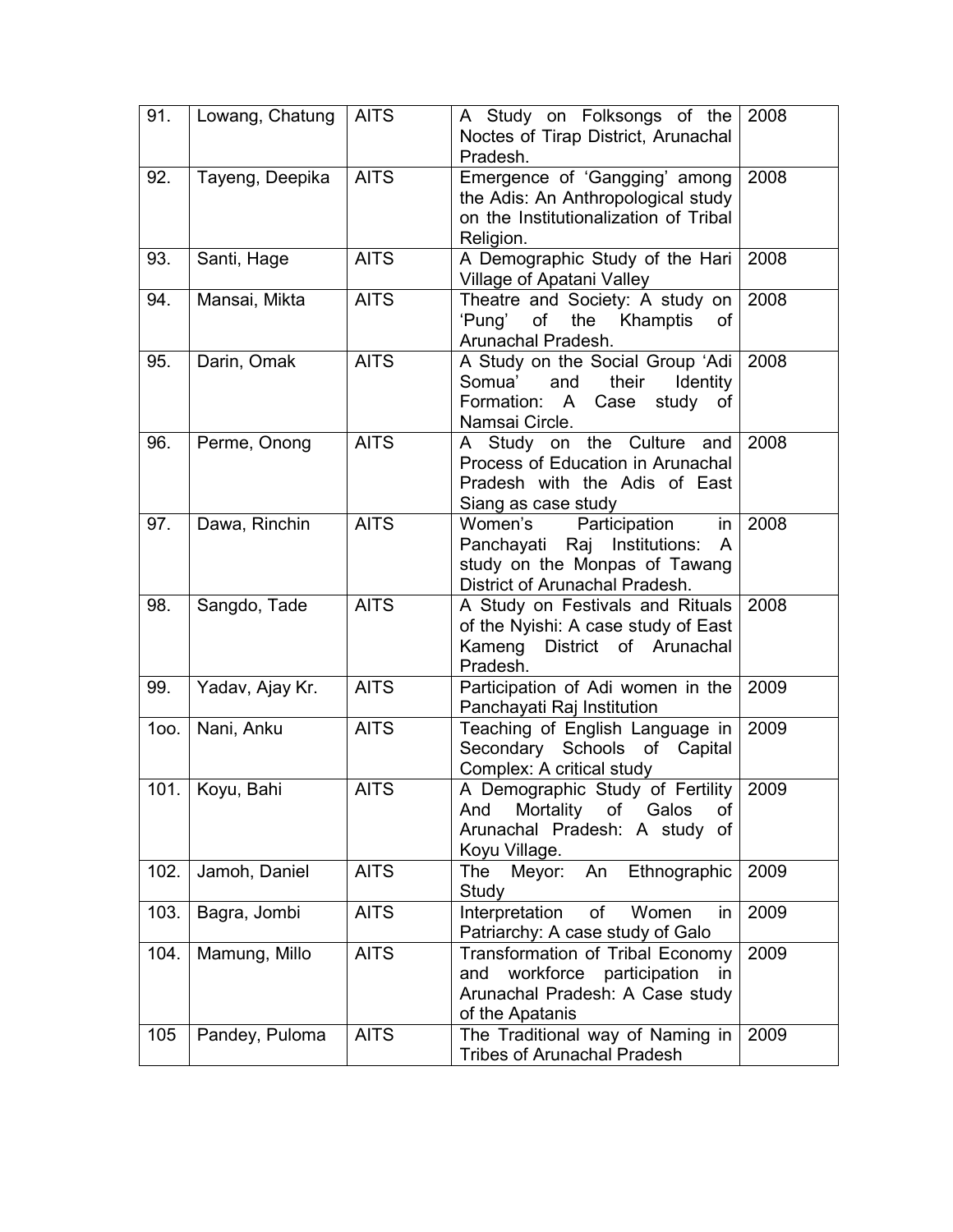| 106. | Balo, Raju      | <b>AITS</b> | A study of the Growth and Status   2009<br>of Elementary Education in East<br>Kameng District of Arunachal<br><b>Pradesh</b> |      |
|------|-----------------|-------------|------------------------------------------------------------------------------------------------------------------------------|------|
| 107. | Pugang, Tage    | <b>AITS</b> | A study of Social Reality of the<br>Apatanis in Selected Folk<br><b>Narratives</b>                                           | 2009 |
| 108. | Medok, Tenzing  | <b>AITS</b> | Medical Anthropology of<br>the<br>Monpas of Tawang with special<br>reference to Blood Pressure.                              | 2009 |
| 109. | Yeegha, Tenzin  | <b>AITS</b> | A study of Symbolism in the<br>Dances of Tawang Monpas                                                                       | 2009 |
| 110. | Dorjee, Tsewang | <b>AITS</b> | Festivity and Change:<br>An<br>Anthropological Study on Losar<br>Festival of Monpas of Arunachal<br>Pradesh.                 | 2009 |

Fig. 3 is list of scholars who has taken a research work on Women issues and their problems. Most of the scholars happen to be women, and some of them have done their research on their own society.

|        | Fig.3                            |                          |                                                                                                                                               |        |
|--------|----------------------------------|--------------------------|-----------------------------------------------------------------------------------------------------------------------------------------------|--------|
| SI.No. | Name of the scholar              | subject                  | Title of the paper                                                                                                                            | Degree |
| 1.     | Ms.<br>Rupjyoti<br>Bhattacharjee | English                  | 'Voicing the self: A study of<br>Contemporary<br>Indian<br><b>Women Novelists"</b>                                                            | Ph.D   |
| 2.     | Mrs. Kesang Degi                 | Education                | "A Critical Study on Girls<br>in Arunachal<br>Education<br>Pradesh<br>since<br>Independence"                                                  | Ph.D   |
| 3.     | Ms. Aparamita Mishra             | <b>Economics</b>         | "A<br>Study of<br>Economic<br>Transformation,<br>Environmental Degradation<br>Female<br>Work<br>and<br>participation in Arunachal<br>Pradesh" | Ph.D   |
| 4.     | Mr. Otem Pertin                  | Tribal<br><b>Studies</b> | "Musup and raseng of the<br>Padam: A study of cultural<br>continuity and change"                                                              | Ph.D   |
| 5.     | Azu, Taw                         | <b>AITS</b>              | Women in Nishing Society<br>(a Case study of Yachuli<br>Circle of Lower Subansiri<br>District, Arunachal Pradesh.                             | M.Phil |
| 6.     | Saikia, Pranab                   | <b>AITS</b>              | Problems of girls Education:<br>A case study                                                                                                  | M.Phil |
| 7.     | Lengkam, Putoli                  | <b>AITS</b>              | Women in Padam Society                                                                                                                        | M.Phil |
| 8.     | Gogoi Yikham                     | <b>AITS</b>              | "The Health status of the                                                                                                                     | M.Phil |